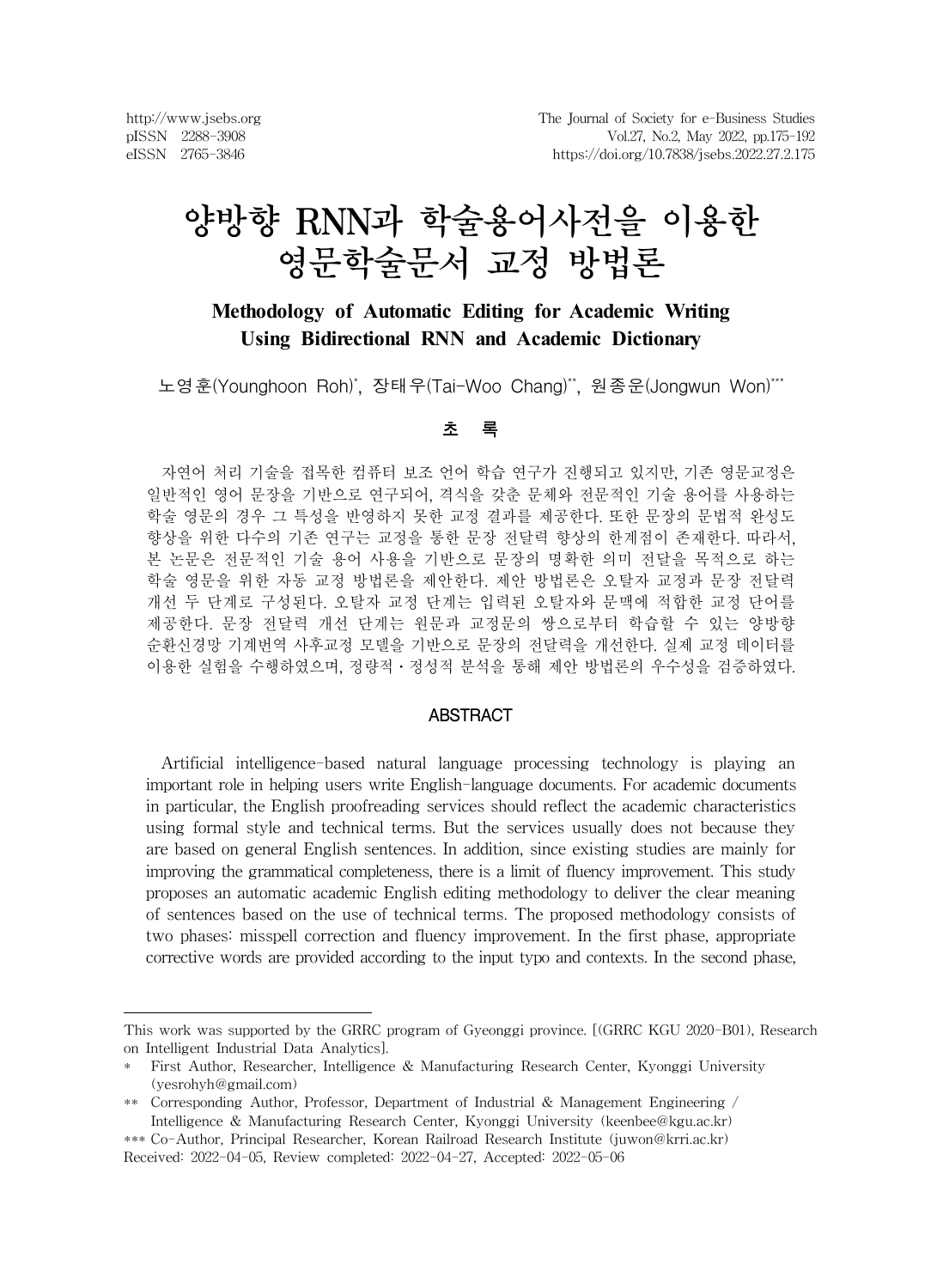the fluency of the sentence is improved based on the automatic post-editing model of the bidirectional recurrent neural network that can learn from the pair of the original sentence and the edited sentence. Experiments were performed with actual English editing data, and the superiority of the proposed methodology was verified.

키워드:양방향 RNN, 자동사후교정, 영문교정, 학술용어사전 Bidirectional RNN, Automatic Post Editing, English Editing, Academic Dictionary

1. 서 론

자연어처리(Natural Language Processing, NLP)는 자연어와 컴퓨터 사이의 다리 역할을 하며 관심이 증가하고 있다[41]. NLP를 통해 언어 데이터를 기반으로 인간의 소통 구조와 패턴을 분석할 수 있어서, 기계가 인간의 언어 를 이해하고 처리 및 분석할 수 있도록 지원한 다. NLP 기술은 강력한 모델을 개발하는 데 도 움이 되는 데이터 기반 접근 방식에 의존하고 있다[8, 65, 68]. 최근 이미지 인식과 음성인식에 서 높은 성능을 보인 인공지능 기반의 방법론 이 컴퓨팅 능력의 발전과 축적된 빅데이터를 기반으로 NLP 분야에 접목되고 있다[8, 68]. 인 공지능 기반 NLP 방법론은 전통 방식에서 새 로운 데이터 기반 접근 방식으로 패러다임 변 화를 가져왔다.

오탈자 및 영문법 자동 교정은 작성된 영어 문장의 오류를 교정하는 작업으로서 NLP의 다 양한 분야 중 활발히 연구되고 있는 분야이다 [61]. 자동 영문교정은 영어 원어민뿐만 아니라, 영어 학습자들도 작문 능력 향상을 위해 보조 도구로써 사용된다[40]. 자동 영문교정은 사용 자가 입력한 문장을 구성하는 단어 또는 구를 기반으로 입력된 오류를 감지하고, 해당 오류 를 교정하기 위한 교정 후보 단어 또는 구를 사용자에게 제안한다. 오늘날 자동 영문교정은

작문 관련 응용 프로그램에서 분리할 수 없는 구성요소이다.

다수의 영문교정 연구들은 기계번역으로부 터 파생되어 연구되었다. 신경망 기반의 접근 방식은 최근 문법오류교정(Grammatical Error Correction, GEC)의 성능 향상을 주도하였으 며, 전통적인 방법론보다 더 효과적임을 증명 하였다[10, 29]. 그렇지만 GEC 학습을 위한 데 이터가 상대적으로 제한적이어서[44], 최근 GEC 연구는 오류 유형 정보가 포함된 학습 데 이터를 기반으로 데이터 희소성을 해결하려는 방법에 초점을 맞추고 있다[25, 30, 38, 69]. 데이 터 희소성 해결 연구는 'Building Educational Applications' 워크숍에서 발표된 BEA-2019의 shared task를 기반으로 진행되고 있으며, BEA-2019 연구는 상대적으로 적은 학습 데이 터를 기반으로 더 높은 성능을 보인다[7]. 또한, 신경망 기계번역을 기반으로 한 GEC 모델은 학습 데이터의 노이즈에 민감한 것으로 나타났 다[31].

영문교정에 관한 기존 연구들은 일반 영문에 초점이 맞추어진 한계점을 지닌다. 기존 연구 들은 '일반 영문'과 다른 '학술 영문'의 특성을 반영하지 못한다. 학술 영문은 일반 영문과 크 게 세 가지의 차이점이 있다. 첫 번째, 학술 영문 은 일반 영문보다 격식적인 문체와 기술적인 용어를 사용하며, 전문 지식을 포함하고 있다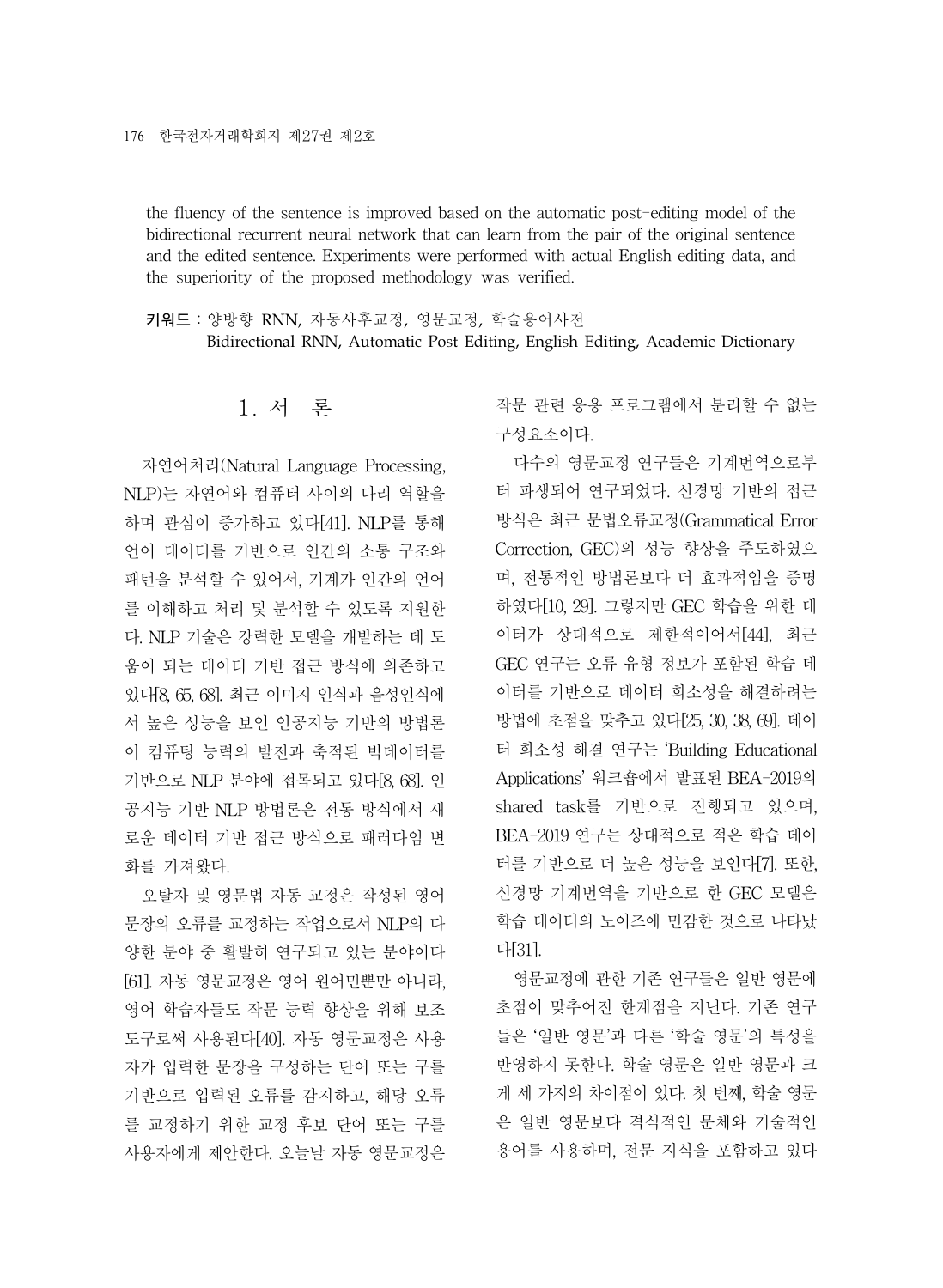[3, 58]. 두 번째, 학술 영문은 정확하고 명확한 문장의 의미를 전달하기 위해 복잡한 문장의 사용은 지양되며, 짧고 간결한 문장이 주로 사 용된다[24, 59, 62]. 마지막으로, 학술 분야 및 학술 논문 목적에 따라 구조화된 작문 형식이 있다[48].

본 연구에서 다루는 추가적인 문제점은 기존 영문교정 연구가 문장의 전달력을 개선할 수 없다는 점이다. 문장 전달력 개선은 문법적 완 성도뿐만 아니라 문장의 명확성과 자연스러움 을 높인다는 점에서 단순 문법 교정과 차이점 이 존재한다. <표 1>과 같이 문법 교정과 전달 력 교정의 예시[18]를 보인다. 단순 문법 교정은 문장의 문법적 완성도를 높이지만, 부자연스러 운 문장이다. 하지만 문장 전달력 교정은 문법 교정 이상으로 더 광범위하게 변경되었으며, 교정된 문장은 더 자연스럽고, 명확하게 문장 의 의미를 전달한다. 학술 영문에서는 정확한 사실을 독자에게 제공해야 하므로, 문법적 완 성도가 높아야 하며 명확한 의미를 내포하고 있는 문장을 작성하는 것이 요구된다.

<표 1> 문법 교정과 문장 전달력 교정 비교 예시[18]

| Original            | they just creat impression such<br>well that people are drag to buy<br>it.         |
|---------------------|------------------------------------------------------------------------------------|
| Grammatical<br>edit | They just create an impression so<br>well that people are dragged to buy<br>it.    |
| Fluency<br>edit     | They just create such a good<br>impression that people are<br>compelled to buy it. |

따라서 본 연구에서는 입력된 영어 문장 중

어를 제공하며, 문장 전달력 개선을 통해 문장의 명확성을 높일 수 있는 학술용어사전과 딥러닝 기법을 사용하는 양방향 순환신경망 (Bidirectional Recurrent Neural Network, BRNN) 자동 사후교정(Automatic Post-Editing, APE) 모델 기반의 자동 학술 영문교정 방법론을 제안한다. 이 방법론은 사용자가 입력한 학술 영어 문장을 기반으로 오탈자 및 문장 전달력 개선을 위한 교정 결과를 사용자에게 제공한다. 제공된 교정 결과는 입력된 문장의 문맥을 기반으로 최선의 문장 전달력 개선 사항을 사용자에게 제공한다. 사용자는 입력 문장의 길이와 무관하게 문장 전달력이 향상된 출력 문장을 얻을 수 있다. 교정 전문가로부터 수집된 실제 영문교정 데이터셋 을 이용한 실험을 통해 제안 방법론의 성능이 비교 방법론 대비 우수함을 정량적, 정성적으로 확인하였다.

이하 논문은 다음과 같이 구성된다. 제2장에 서 딥러닝 기반의 NLP 방법론과 영문교정에 관한 기존 연구와 오픈 데이터를 나열한다. 제3 장에서 오탈자 교정 및 문장 전달력 개선을 위 한 방법론을 제안한다. 제4장에서 실제 원어민 에디터가 교정한 데이터를 활용한 실험 결과를 기반으로 제안 방법론의 유효성을 검증한다. 마지막으로 제5장에서 본 논문의 기여점과 향 후 연구에 대해 제시한다.

### 2. 영문교정 관련 문헌 연구

#### 2.1 딥러닝 기반의 NLP

오탈자가 존재하면 오탈자를 인식하고 교정 단 $\qquad$  활용된 딥러닝 기반 관련 연구 중 문장의 구성 본 절에서는 학술 영어 작문 shared task에서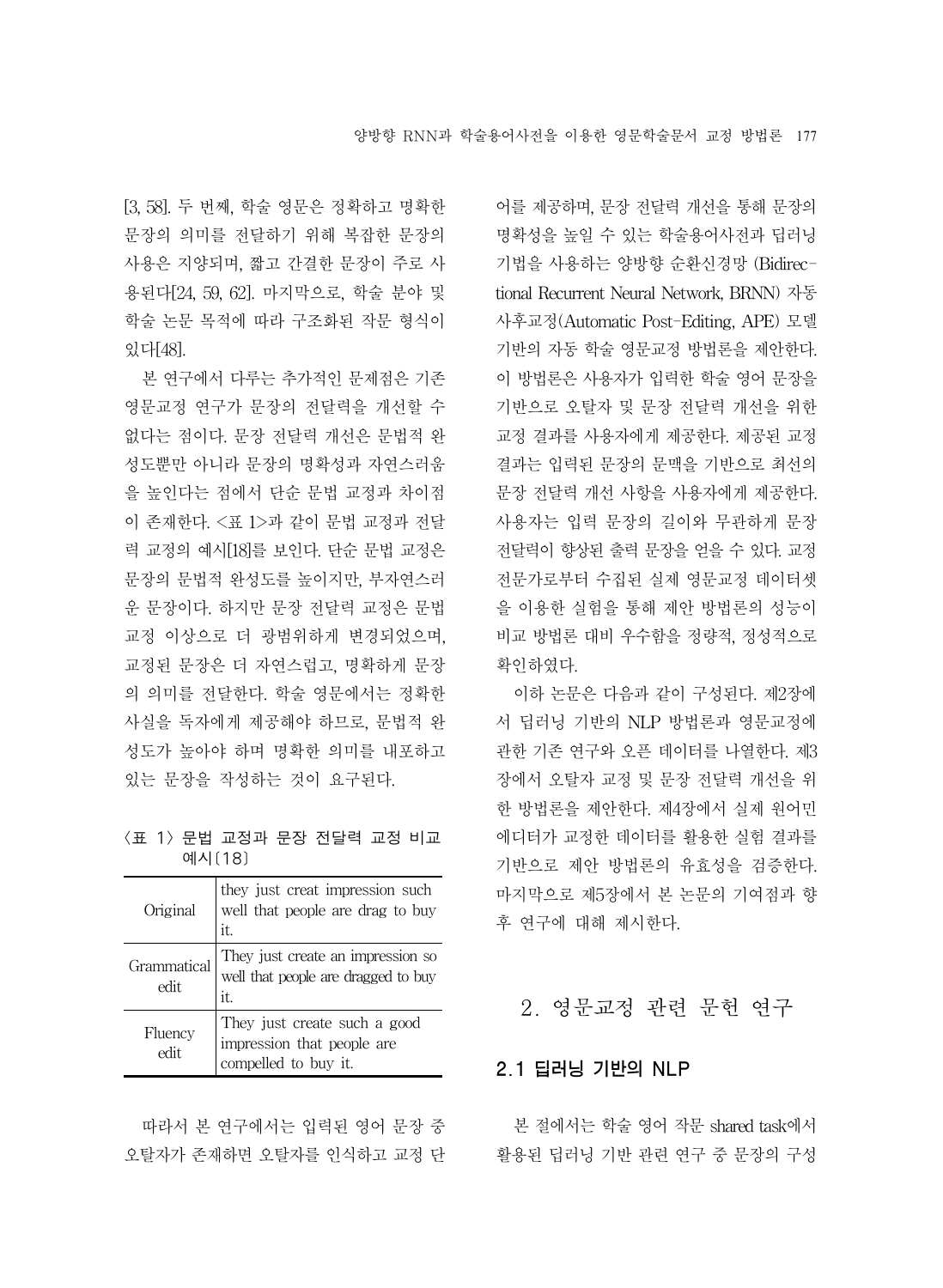단어가 순차적으로 입력되는 특성을 고려하기 위한 RNN 계열의 모델을 설명한다. 학술 영어 작문은 NLP 분야에서 상당한 주목을 받아 왔 다[37, 64, 66].

RNN은 음성과 문장 등 순서를 가진 시계열 데이터에 적합한 모델이다. 그러나 현재 단계 로부터 오래전에 입력된 정보를 잊어버릴 수 있는 장기의존성(long-term dependency) 문제 가 발생하게 되고, 이를 해결하기 위해 입력 데 이터를 장기간 저장할 수 있는 LSTM(Long Short-Term Memory)과 GRU(Gated Recurrent Unit) 등의 방법론이 개발되었다.

RNN에 cell-state를 추가한 LSTM 모델이 제안된 이후 꾸준하게 연구되어, NLP 분야의 사용 방법론으로 자리 잡았다[4, 20, 21, 22]. LSTM은 기본적으로 RNN과 같은 구조이지 만, 각 state에 gate를 추가함으로써 다음 단계 에 전달할 정보를 선택하고, cell-state를 기반 으로 결과를 업데이트한 후 다음 단계에 전달 한다.

GRU 모델[11]은 LSTM과 달리 별도의 cellstate를 설정하지 않고 학습하므로, 필요한 매 개변수의 수가 LSTM보다 적어 학습에 필요한 데이터의 양도 적으며 학습 속도가 빠르다. GRU는 LSTM의 input gate와 forget gate의 역할을 하는 update gate와 reset gate를 활용 해 학습 속도를 높일 수 있었다.

BRNN은 특정 시점에서의 출력값이 이전 시 점과 이후 시점의 데이터를 모두 고려하여 학 습을 진행하는 RNN의 확장 모델이다[54]. 기본 RNN에서 이전 시점 데이터의 영향을 많이 받 는 단점을 해결하기 위해, BRNN은 순방향과 역방향으로 분리된 순환신경망을 기반으로 이 전․이후 시점의 데이터를 모두 학습한다. 입

력값은 순방향과 역방향 두 hidden state로 입 력되어, 순방향 RNN과 역방향 RNN의 두 출력 값을 하나로 합쳐 하나의 값을 출력한다.

RNN 기반의 인코더-디코더 구조 모델은 음 성인식[2] 분야뿐만 아니라, 기계번역[23] 분야 에서 뛰어난 성능을 보인다. 인코더-디코더 구 조는 입력 데이터를 압축하여 데이터를 함축하 고 있는 컨텍스트 벡터로 표현하는 인코더와 이 정보를 입력받아 텍스트를 생성하는 디코더 로 구성된다. 기본적인 RNN 인코더-디코더 모 델[9]의 구조는 기계번역을 수행하기 위해 고안 된 것이다. 인코더에 입력되는 변수의 길이와 디코더에서 출력되는 변수의 길이가 같아야 하 는 단점을 가진다.

#### 2.2 영문교정용 오픈 데이터

영문교정 인공지능 모델 학습을 위해 자주 사 용되는 오픈 데이터는 두 가지 유형으로 나눌 수 있다. 첫 번째는 유형화된 오류 정보가 포함 된 텍스트 데이터이다. 어노테이터가 오류 텍스 트를 활용하여 오류를 구분한 데이터를 의미하며, NUCLE(National University of Singapore Corpus of Learner English), FCE(First Certificate in English)가 포함된다.

두 번째는 유형화된 오류 정보 없이 원본 텍 스트와 교정 텍스트로 구성된 병렬 코퍼스 데 이터이다. lang-8.com은 온라인 영어 학습자에 의해 수집된 Lang-8 Corpus of Learner English 데이터가 포함된다. Lang-8 버전 2에 서는 버전 1보다 두 배 많은 데이터가 수집되었다. JFLEG(Johns Hopkins University Fluency-Extended Grammatical/Ungrammatical corpus)은 교정 시 문장 전달력 향상을 평가하기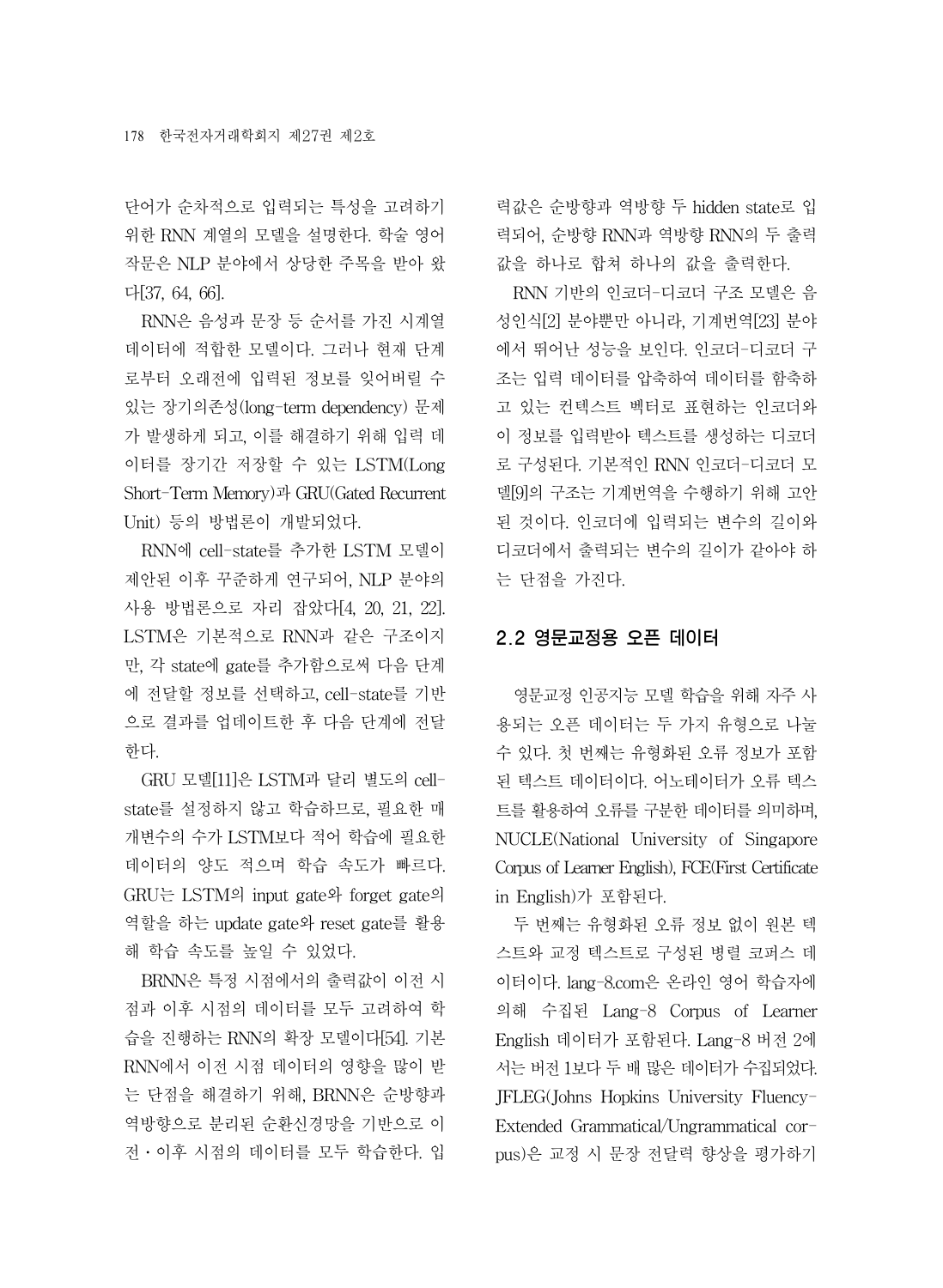위한 데이터를 공개하였다[47]. 이들 데이터를 비교하면 <표 2>와 같다.

| Open<br>data | Number<br>of<br>sentences | Average<br>number of<br>characters<br>in a<br>sentence | error<br>type<br>inform<br>ation | Fluency<br>informa<br>tion |
|--------------|---------------------------|--------------------------------------------------------|----------------------------------|----------------------------|
| <b>NUCLE</b> | 59,000                    | 115                                                    | Ω                                | X                          |
| FCE          | 34,000                    | 74                                                     | Ω                                | X                          |
| Lang-8       | 1,900,000                 | 56                                                     | X                                |                            |
| <b>IFLEG</b> | 1,500                     | 94                                                     | X                                |                            |

<표 2> 영문교정 오픈 데이터 요약표

#### 2.3 문법오류교정(GEC)

2000년대의 GEC 모델은 대부분 Language Tool[46]과 ESL(English as a Second Language) Assistant[17] 등과 같이 파서를 사용하고, 언어 특성을 반영한 문법 규칙을 기반으로(Rulebased) 구성되었다. 여전히 규칙 기반 GEC 모 델이 사용되지만, 데이터 기반 GEC 모델의 성 능이 규칙 기반 GEC의 성능을 뛰어넘는 우수 한 성능을 보인다.

한 언어를 다른 언어로 기계가 자동으로 번 역하는 전통적인 통계적 기계번역(Statistical Machine Translation, SMT)은 베이즈 정리를 활용한 noisy channel model에 기반을 두고 있 다. 단어 또는 구를 다른 언어의 단어 또는 구에 매핑될 확률을 예측하는 모델이다. SMT 기반 GEC는 저품질의 영어를 고품질의 영어로 번역 하는 기술이다. 병렬 코퍼스로부터 학습된 번 역 모델은 다른 두 언어 문장의 단어 또는 구를 매핑하는 번역 프로세스와 동일하게 문법 오류 와 교정된 문법 간의 관계를 학습할 수 있다[6]. 다수의 연구에서 통계적 기계번역 모델을 GEC 의 기초 프레임워크로 사용하고 있다.

다수의 신경망 기계번역(Neural Machine Translation, NMT) 기반 GEC는 인코더-디코 더 프레임워크를 사용한다[29]. 인코더-디코더 프레임워크는 NMT를 위해 개발되었지만[8, 60], SMT와 인코더-디코더 프레임워크의 성 능이 향상됨에 따라 같이 GEC에 적용된다[9]. NMT 기반 GEC는 SMT 기반 GEC보다 두 가 지 장점이 있다. 첫 번째, NMT 기반 GEC의 인코더-디코더 프레임워크는 병렬 코퍼스로부 터 입력 문장과 출력 문장의 관계를 매핑하여 학습한다. 두 번째, NMT 기반 GEC는 SMT 기반 GEC보다 비문법적 구문과 문장을 교정할 수 있는 효과적인 일반화 능력을 보유하고 있 다[70]. 그러나 NMT 기반 GEC의 단점 중 하나 는 블랙박스 모델이며, 학습 데이터의 품질에 따라 성능이 크게 좌우되는 것이다. 이로 인해 모델이 학습하지 못한 데이터가 입력되었을 때, 정확한 오류 원인 분석이 어렵다. 그런데도 NMT 기반 GEC는 현재 GEC 연구에서 가장 많이 연구되며, NMT와 SMT를 모두 사용한 연구도 다수 진행되고 있다[28].

#### 2.4 기계번역 사후교정(APE)

초기 사후교정 방법론은 규칙 기반 사후교정 방식으로, 번역에서 자주 발생하는 오류 교정 을 위해 교정 규칙을 번역문에 적용하였다[1, 33, 53]. 규칙 기반 사후교정 방법론은 교정 결 과 품질 향상을 위해 SMT 기능을 추가한 하이 브리드 사후교정 형태를 취했고[15, 36], 반복적 인 오류 해결을 위해 통계적 접근 방식을 사용 하였다[57]. 또한, 언어 형태학을 기반으로 사후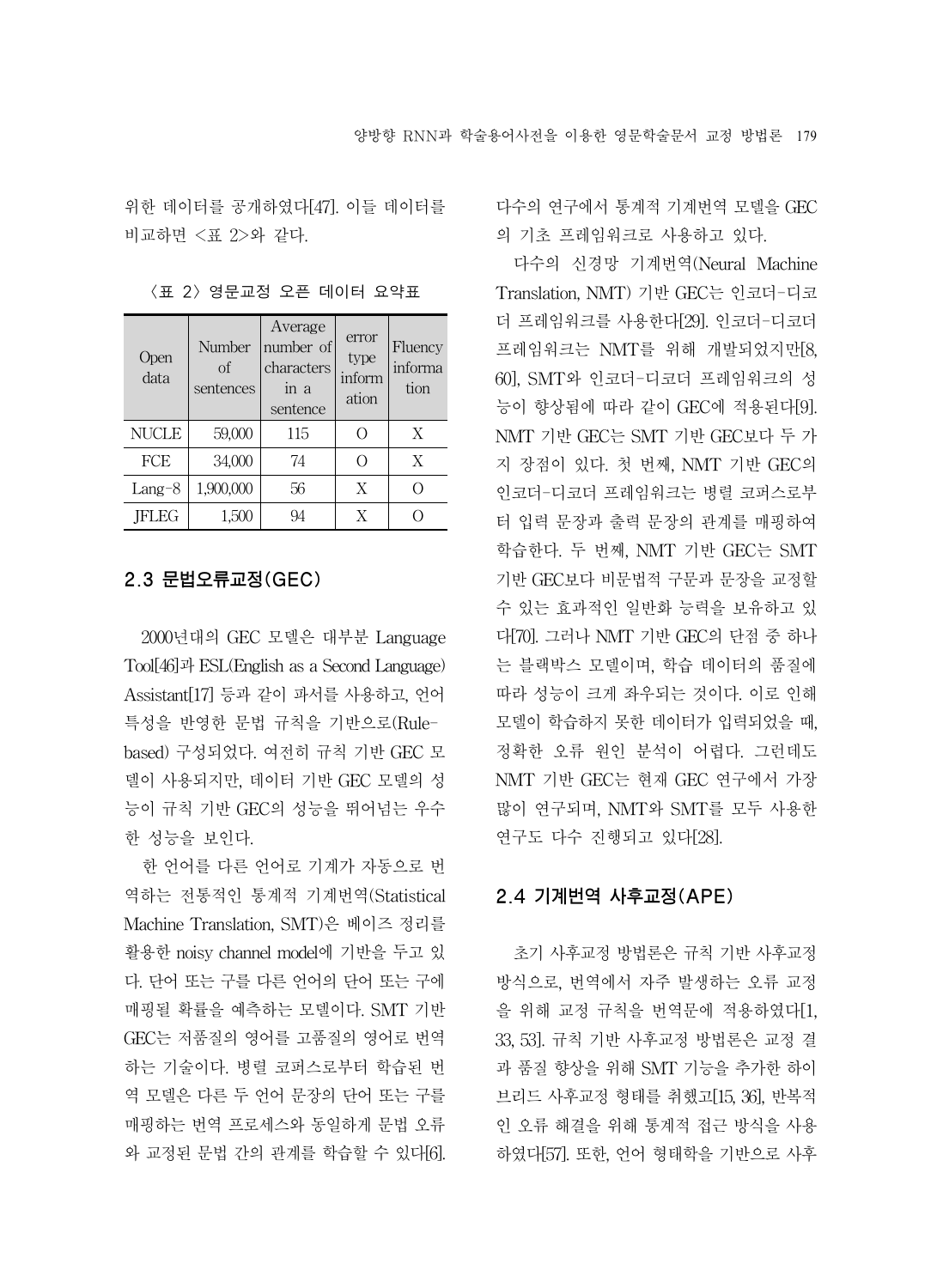교정의 결과를 개선하려는 방법도 사용되었으 며[42, 52], 사후교정 결과물에서 식별된 패턴 또는 문제 기반의 규칙 사후교정 연구도 진행 되었다[14].

최근에는 인공신경망을 적용한 사후교정 연 구가 활발히 진행되고 있다[2, 9]. 인공신경망 기반 사후교정은 소스 문장 대상의 인코더와 교정 문장을 디코딩하는 디코더로 구성된다. Multi-source Transformer 모델[28], BERT (Bidirectional Encoder Representations from Transformers)[12, 27, 39]를 이용한 모델이 우 수한 성능을 보인다. 과거에는 규칙 및 통계 기 반 기법 연구가 진행되었으나, 현재에는 인공 신경망 적용 연구가 주로 이루어지고 있다.

사후교정은 소스 문장과 번역문을 기반으로 사후교정 결과를 생성하기 위해 주로 연구되었 지만, 1958년에 제안된[16], 소스 문장이 없는 번역문 기반의 단일 언어 사후교정 연구도 진 행되었다. 단일 언어 사후교정의 핵심은 사후 교정자가 소스 문장 없이 의미를 해석하고, 오 류를 교정할 수 있는지 여부와 관련되어 있다. Krings[35]는 해당 의문점을 처음으로 연구하 였으며, 소스 문장 없이 번역가가 제공한 문장 의 수준이 향상된 것을 확인하였다. Koehn[34] 도 소스 문장 없는 사후교정의 가능성에 대해 언급하였고, 문장의 정확성과 부정확성에 따라 연구가 진행되었다. 언어의 유창성과 의미의 적절성을 분리하는 평가를 기반으로 진행된 연 구[26]도 존재한다.

하지만 다수의 연구는 단일 언어 사후교정의 성능은 사용된 병렬 코퍼스와 사후교정자에 따 라 성능 차이가 발생하는 것을 발견하였다[34, 43, 55, 56]. 이러한 차이점의 원인은 소스 문장 에 대한 사후교정자의 전문성과 연관되어 있다 [35]. 따라서 사후교정자가 소스 문장의 전문성 을 갖고 있다면, 소스 문장 없이 사후교정 결과 물을 생성할 수 있다.

# 3. 딥러닝을 활용한 자동 학술 영문교정 방법론

본 논문에서 제안하는 자동 학술 영문교정 방법론은 <그림 1>과 같이 2단계(Phases)로 구성된다. 첫 번째는 오탈자를 교정하는 단계 (Phase 1. Misspell correction)이고, 두 번째는 문장의 전달력을 개선하는 단계(Phase 2. Fluency improvement)이다. 오탈자 교정 단계는 학술 용어사전을 기반으로 사용자가 입력한 문장의 구성 단어 중 존재하는 오탈자를 감지하고, 감 지된 오탈자의 교정 단어를 사용자에게 제공한 다. 문장 전달력 개선 단계에서는 교정 전 문장 과 교정 후 문장의 쌍을 학습한 BRNN APE 모델을 바탕으로 입력된 문장의 전달력과 명확 성이 개선된 교정문장을 사용자에게 제공한다.



<그림 1> 자동 학술 영문교정 방법론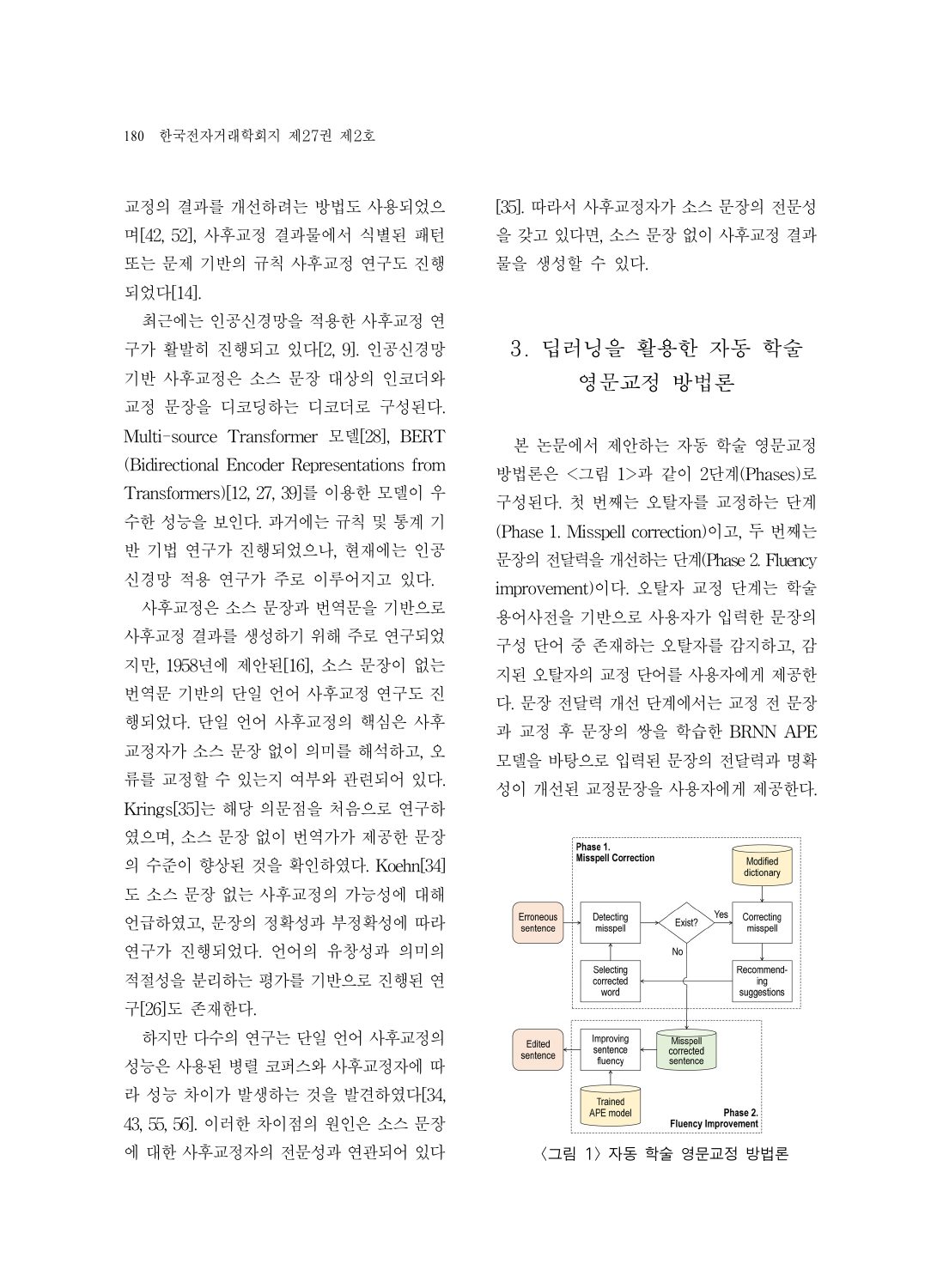BRNN APE 모델을 기반으로 입력 문장의 길 이와 무관한 길이의 교정문장을 출력할 수 있 으며, 이에 따라 문장의 명확성과 전달력을 높 일 수 있다.

#### 3.1 학술용어사전 기반 오탈자 교정

본 논문에서는 noisy channel model을 기반으 로 오탈자 교정을 실행하다. 입력된 오탈자  $e \equiv$ 기반으로 교정 후보 단어  $s \equiv$  출력하기 위해  $P(e|s) \times P(s)$ 를 계산한다. 오탈자 교정을 위한 텍스트 처리 및 데이터 활용 과정은 <그림 2>와 같다.



<그림 2> 언어 모델 기반 오탈자 교정

학술용어사전을 기반으로 오탈자를 감지하 고, 감지된 오탈자와 유사한 교정 후보(candidates)를 생성하는 Step 1, 생성된 교정 후보 중 문장의 문맥에 적합한 교정 단어를 선정하 기 위해 에러 모델(error model)을 사용하는 Step 2, 선정된 교정 단어들 중 오탈자가 포함된 문장에 적합한 최종 교정 단어를 사용자에게

제공하기 위한 n-gram 언어 모델(language model)을 활용하는 Step 3의 과정을 거친다. 이 를 통해, 일반적으로 사용되는 단어뿐만 아니 라, 학술 영문에서 사용되는 전문적인 용어로 부터 발생하는 오탈자를 정확히 인식하고 교정 하여 사용자에게 교정 단어를 제공한다.

#### Step 1: Candidate model

입력된 오탈자를 감지하고 교정하기 위한 교 정 후보 단어 선정이 필요하다. 본 논문에서는 교정 후보 단어 선정을 위해 Levenshtein Damerau 편집 거리를 활용한다[13]. 이 편집 거리는 문자의 추가, 삭제, 변경으로 인한 문자 열의 차이를 측정하기 위한 지표로, 두 문자 간 의 차이를 계산하여 차이가 적은 단어를 교정 후보로 선정한다.

본 논문에서는 학술용어를 단어 사전에 포함 하기 위해 전문 원어민 에디터가 교정한 학술 영어 논문으로부터 329,374개의 학술용어를 단 어 사전에 추가한다. 또한, 생물 분야 학술용어 를 확보하기 위해 Cspell 단어 사전과 의학 전문 사이트인 KMLE[32] 사이트의 전문 용어를 수 집한다.

#### Step 2: Error model

본 논문에서는  $P(e \mid \frac{1}{2}$  계산하기 위해 부분 열 에러 모델을 활용한다. 따라서 부분집합은 일대일로 정렬되며, 부분집합을 비워 둘 수 있 게 함으로써, 정렬은 하위 문자열의 삽입과 삭 제를 모델링한다. Brill and Moore[5]에 제시된 바와 같이  $P(e|s)$ 을 식 (1)과 같이 도출하다.

 $P(e \mid s) \approx \max_{R, T s.t. \parallel T \parallel} \prod_{i \parallel \equiv n \parallel} \frac{\parallel R \parallel}{P(T_i \parallel R_i)}$  (1)

따라서 본 논문에서는 3.7 ×  $10^8$  개의 웹페이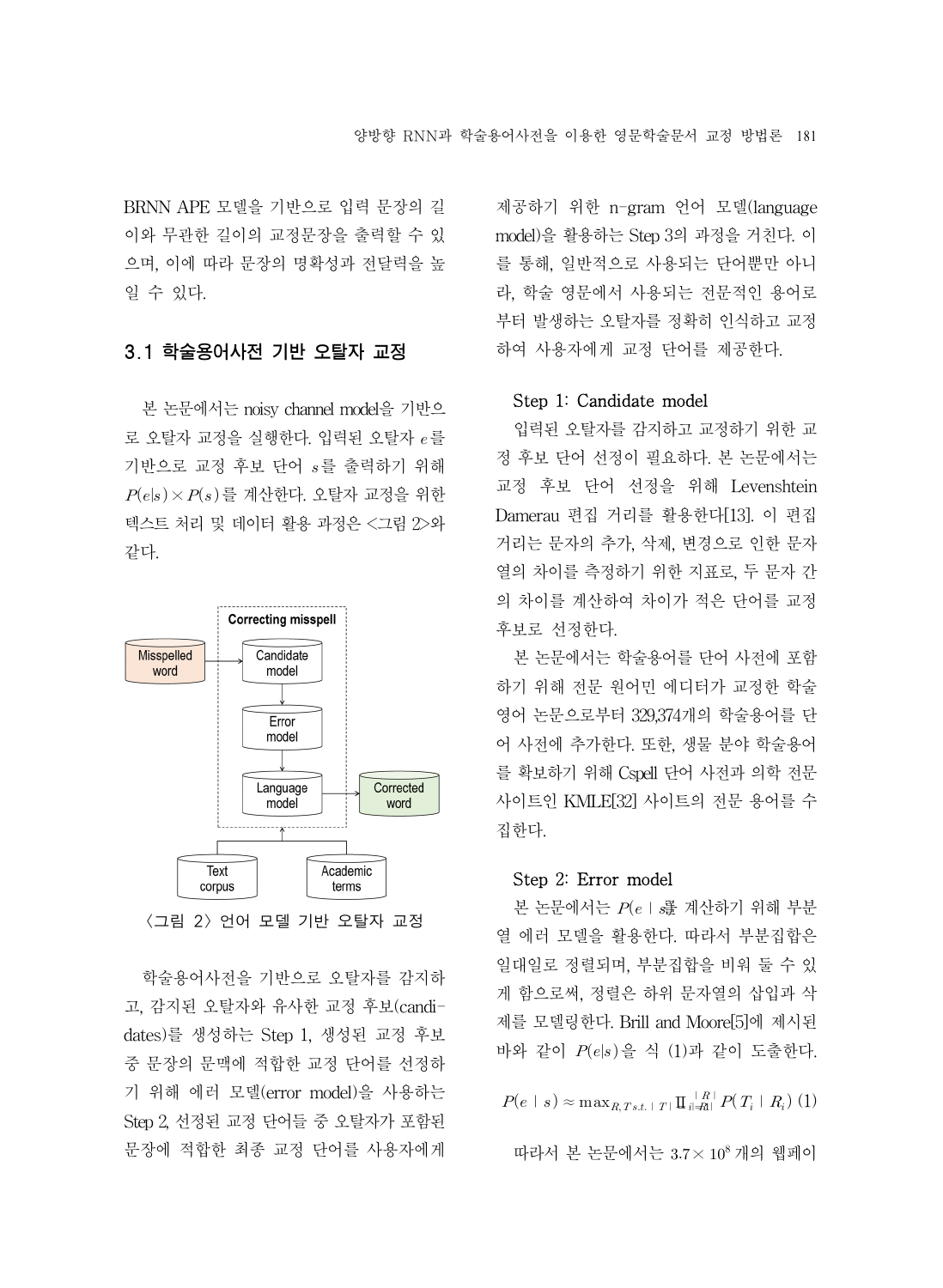지로부터 수집된 오탈자 데이터[63]를 기반으 로, 에러 모델 학습을 위해 문자열을 길이가 최 대 2인 부분열 집합을 제한하며,  $P(T_i|R_i)$ 의 최 대우도법을 활용한다.

#### Step 3: Language model

본 논문에서는  $P(s)$ 를 계산하기 위해 웹으 로부터 수집한 데이터와 교정 데이터를 기반으 로 학습된 n-gram 언어 모델을 활용한다. 명확 한 문맥을 파악하기 위해 전/후 문맥을 활용한 다. Brill and Moore[5]의 연구와 상반되게, 전 문 교정가는 문서를 교정할 때 정확한 문장의 의미 전달을 위해 전/후 문장을 모두 교정하는 것을 확인하였다. 따라서 Step 2의 에러 모델 기반의  $P(e \mid \mathcal{A}$  n-gram 언어 모델 기반  $P(s)$ 를 활용하여  $P(e \mid s) \times P(s)$  가장 높은 교정 단어 w를 사용자에게 제공한다.

#### 3.2 BRNN APE 기반 문장 전달력 개선

본 연구에서 제안하는 모델은 인코더와 디코 더에 BRNN 기반의 APE 모델을 사용한다. BRNN APE 모델은 가변 길이로 입력된 원문 X를 고정 길이 벡터로 표현하는 인코더와 고정 된 길이의 벡터롤 기반으로 가변 길이로 출력 된 교정문 Y를 출력하는 디코더로 구성된다. 따라서 입력된 원문 문장의 길이 M과 출력된 교정문 문장의 길이 N은 다를 수 있다. BRNN APE 모델은 입력 문장의 길이가 길면 성능이 저하되는 문제를 해결하였으며, 원문과 교정문 의 쌍으로부터 문장 전달력 개선을 위한 문장 간의 차이를 학습할 수 있도록 설계되었다. 또 한, 입력 문장의 길이와 출력 문장의 길이가 같 아야 하는 기존 방법론의 한계점을 개선한다.

BRNN APE의 인코더는 순방향 RNN과 역 방향 RNN 두 가지로 구성된다. 순방향 RNN은 입력된 원문 X의 구성 단어  $(x_1, x_2, \dots, x_m)$ 의 정보를 순차적으로 전달하면서 비활성화 함수 를 사용하는 RNN의 hidden state가 업데이트 된다. 이와 유사하게, 역방향 RNN 인코더는 입 력된 순서의 역순으로 hidden state를 업데이트 한다. 즉,  $(x_m, x_{m-1}, \cdots, x_1)$  순서로 계산이 진 행된다. 문장이 끝나는  $x_{m}$ 까지 업데이트가 완 료되면 hidden state는 입력 문장 전체에 대한 요약정보를 표현하는 컨텍스트 벡터 C를 계산 한다.

디코더는 출력 문장 Y의  $t$ 번째 구성 단어  $y_t$ 을 생성하기 위해 학습된 또 다른 RNN 모델이 며,  $t$ 번째 hidden state  $h_t$ 와 컨텍스트 벡터  $c_t \equiv$ 기반으로 계산된다. 디코더의 t번째 hidden state  $\eta_t$ 는 식 (2)와 (3)에 의해 계산되며, t번째 컨텍스트 벡터  $c_t$ 는 식 (4)와 같이 계산된다.  $\alpha_{ti}$ 는  $h_i$ 의 가중치로서 식 (5)와 같이 계산할 수 있다.

$$
P(y_t|y_1, \dots, y_{t-1}, X) = f(\eta_t, y_{t-1}, c_t) \quad (2)
$$

$$
\eta_t = f(\eta_{t-1}, \ y_{y-1}, \ c_t) \tag{3}
$$

$$
c_t = \sum_{i=1}^{m} \alpha_{ti} h_i \tag{4}
$$

$$
\alpha_{ti} = \exp(e_{ti}) / \sum_{j=1}^{m} \exp(e_{tj})
$$
\n(5)

식 (5)에서  $e_{ti}$ 는 식 (6)과 같이 계산 가능한 스칼라값이며, 직전 단계의 hidden state인  $\eta_{t-1}$ 와 인코더의  $i$ 번째 hidden state  $h_i$ 의 유사한 정도 를 나타내는 값으로, Bahdanau et al.[2]에서 alignment model이라고 정의하고 있다.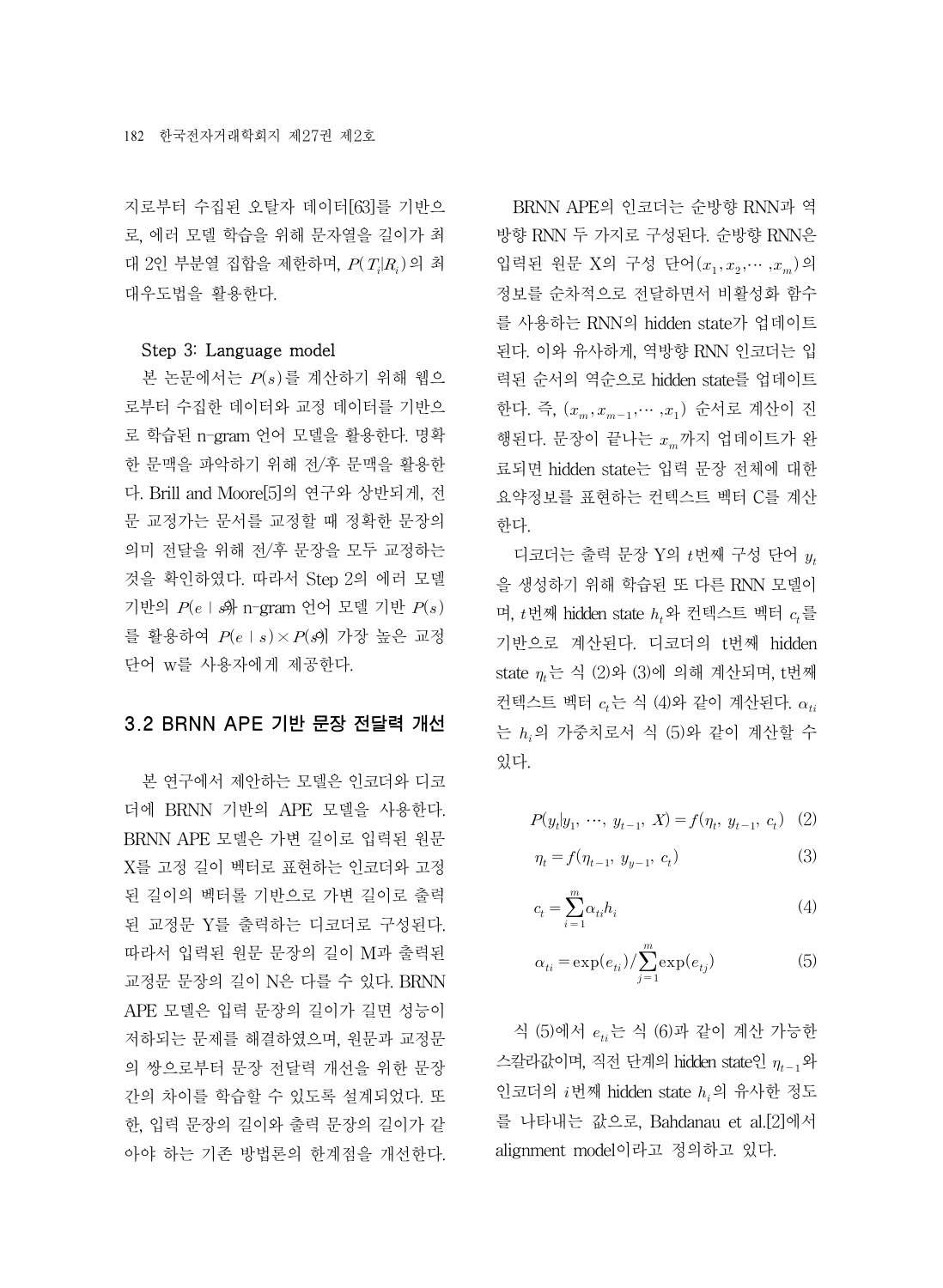$e_{ti} = \alpha (\eta_{t-1}, h_i)$  (6)

식 (5)는 계산된 유사도 점수  $e_{ti}$ 에 softmax 함수를 적용하여 모든 유사도의 합이 1이 되도 록 하는 식이다. 따라서  $\eta_{t-1}$ 와  $h_i$ 의 유사도가 높으면 가중치  $\alpha_{ti}$ 가 높게 나타난다. 식 (4)에서  $t$ 번째 컨텍스트 벡터  $c<sub>i</sub>$ 는 계산된 점수와 인코 더의 각 hidden state의 가중합으로 계산된다. 따라서 인코더에 모든 hidden states에 대해 가 중합이 계산되므로 입력값의 길이가 길면 성능 이 저하되는 문제를 해결할 수 있다. 또한, 컨텍 스트 벡터에 따라서 성능이 좌우되는 현상도 해결할 수 있다.

## 4. 실 험

#### 4.1 실험 데이터

제안 방법론을 평가하기 위해 전문 에디터가 교정한 학술 영문교정 완료 데이터를 이용하여 실험하였다. 이 데이터는 학술 분야별 석·박사 학위를 보유한 전문 원어민 에디터가 오탈자와 문장 전달력 개선을 위해 원문으로부터 직접 교정한 데이터이다. 학술 분야별로 발생하는 오탈자 오류와 문장 전달력 개선 사항이 상이 하므로, 정확한 성능 비교를 위해 다양한 학술 분야의 교정 문장 데이터셋을 활용하였다.

실험에 사용된 데이터는 <표 4>와 같이 6개 학술 분야의 총 303개 문장으로 구성된다. 교정 완료 문장 중 특수 문자 및 첨자는 오탈자 및 문장 전달력 개선과 무관하므로 제거하였고, 정확한 의미를 내포하고 있지 않은 구절 데이 터도 제거하였다.

<그림 3>은 실험에 사용된 문장 길이를 나 타낸 히스토그램이며, 사용된 문장의 평균 길 이는 129이다. <그림 4>는 문장을 구성하는 단 어의 수를 의미하며, 실험에 사용된 문장당 평 균 단어 수는 22개이다.



<그림 3> 실험 사용 문장 길이 히스토그램



<그림 4> 문장 당 단어 수 히스토그램

<표 4> 실험 데이터 요약

| Academic areas       | Edited sentences |
|----------------------|------------------|
| Arts & Humanities    | 53               |
| <b>Bioscience</b>    | 50               |
| Physical science     | 53               |
| Psychology           | 50               |
| Medical              | 49               |
| Computer engineering | 48               |
| Sum                  | 303              |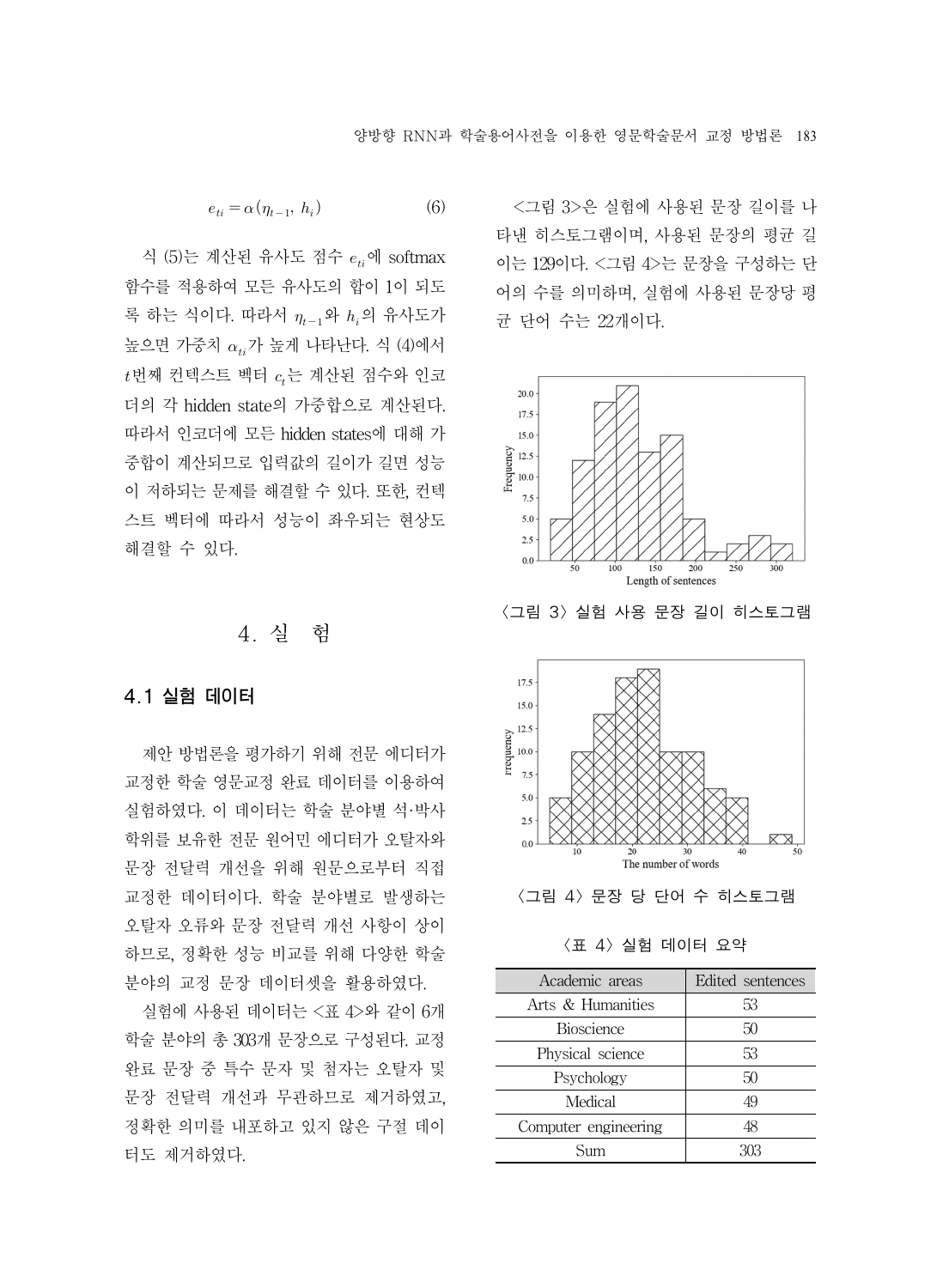#### 4.2 실험 환경

본 연구의 BRNN 인코더의 순방향 RNN과 역방향 RNN과 디코더는 각각 1,000개의 hidden state를 가지고 있다. 또한, Goodfellow et al.[19]의 방법론과 마찬가지로, 교정 결과 문장 을 예측하기 위해 single maxout hidden layer 를 포함한 multilayer network를 사용한다. 본 논문에서는 다차원 공간의 텍스트를 할당하기 위해 620차원의 벡터 공간으로 할당하였으며, maxout hidden layer의 크기는 500이다. 본 논 문에서 활용한 alignment model의 hidden state 수 역시 1,000개이다. 'Adadelta'[67]를 활 용하여 미니 배치 통계적경사하강법(stochastic gradient descent, SGD)을 기반으로 학습 되었다. 'Adadelta'를 활용한 이유는 각 변수의 학습률이 자동으로 조정되기 때문이며, 각 SGD 업데이트 방향은 80개 문장의 미니 배치 를 사용하여 계산된다.

교정 성능 평가지표는 GLEU(Generalized Language Evaluation Understanding)[45]를 사 용하였다. GLEU는 BLEU(Bilingual evaluation understudy)[51] 기반의 지표로서, 정답문장 (ground truth sentence)과 교정문장(edited sentence)을 n-gram으로 비교하여 겹치는 단어

수를 측정함으로써 순차적인 단어에 대해서 높 은 점수를 부여하는 지표이며, 나타낼 수 있는 재현율과 정밀도의 최솟값이다.

BLEU와 같이, GLEU 지표는 결괏값이 클수 록 정답과 유사하게 교정했다는 것을 의미하며, 적용 방법론의 성능이 우수함을 의미한다. 제 안 방법론의 우수성을 증명하기 위해 단일 언 어 사후교정의 성능을 NMT 방식의 APE 시스 템인 비교 방법론[49, 50]의 성능과 비교하였다. 실험은 python 3.6과 <표 5>와 같은 사양의 학 습용 PC로 수행하였다.

<표 5> 학습용 PC 사양 및 개발 소프트웨어

| <b>CPH</b>   | AMD Ryzen7 1700 8-Core 3.0GHz |
|--------------|-------------------------------|
| <b>GPU</b>   | GeForce GTX 1080 TI           |
| Memory       | $16$ GB                       |
| $($ ) $\leq$ | Linux (Ubuntu 16.04. 6LTS)    |

#### 4.3 실험 결과

4.3.1 정량적 비교 결과

본 연구에서 제안한 방법론의 GLEU 값은 <표 6>과 같이 여섯 가지 분야 중 다섯 가지에 서 가장 우수한 성능을 보였다. 제안 방법론의

|                      | Propsed method |         | Pal et al.[50] |         | Pal et al. $[49]$ |         |
|----------------------|----------------|---------|----------------|---------|-------------------|---------|
|                      | $GLEU(\%)$     | time(s) | $GLEU(\%)$     | time(s) | $GLEU(\%)$        | time(s) |
| Arts & Humanities    | 68.06          | 2.34    | 61.54          | 2.21    | 59.45             | 2.45    |
| <b>Bioscience</b>    | 34.69          | 2.89    | 33.58          | 2.78    | 31.45             | 2.80    |
| Physical science     | 56.29          | 2.95    | 53.45          | 2.78    | 51.31             | 2.81    |
| Psychology           | 56.71          | 2.64    | 54.55          | 2.88    | 55.79             | 2.95    |
| Medical              | 42.94          | 3.01    | 43.45          | 3.14    | 39.40             | 3.12    |
| Computer engineering | 54.64          | 3.43    | 53.45          | 3.21    | 51.45             | 3.34    |

<표 6> 제안 방법론과 비교 방법론의 성능 비교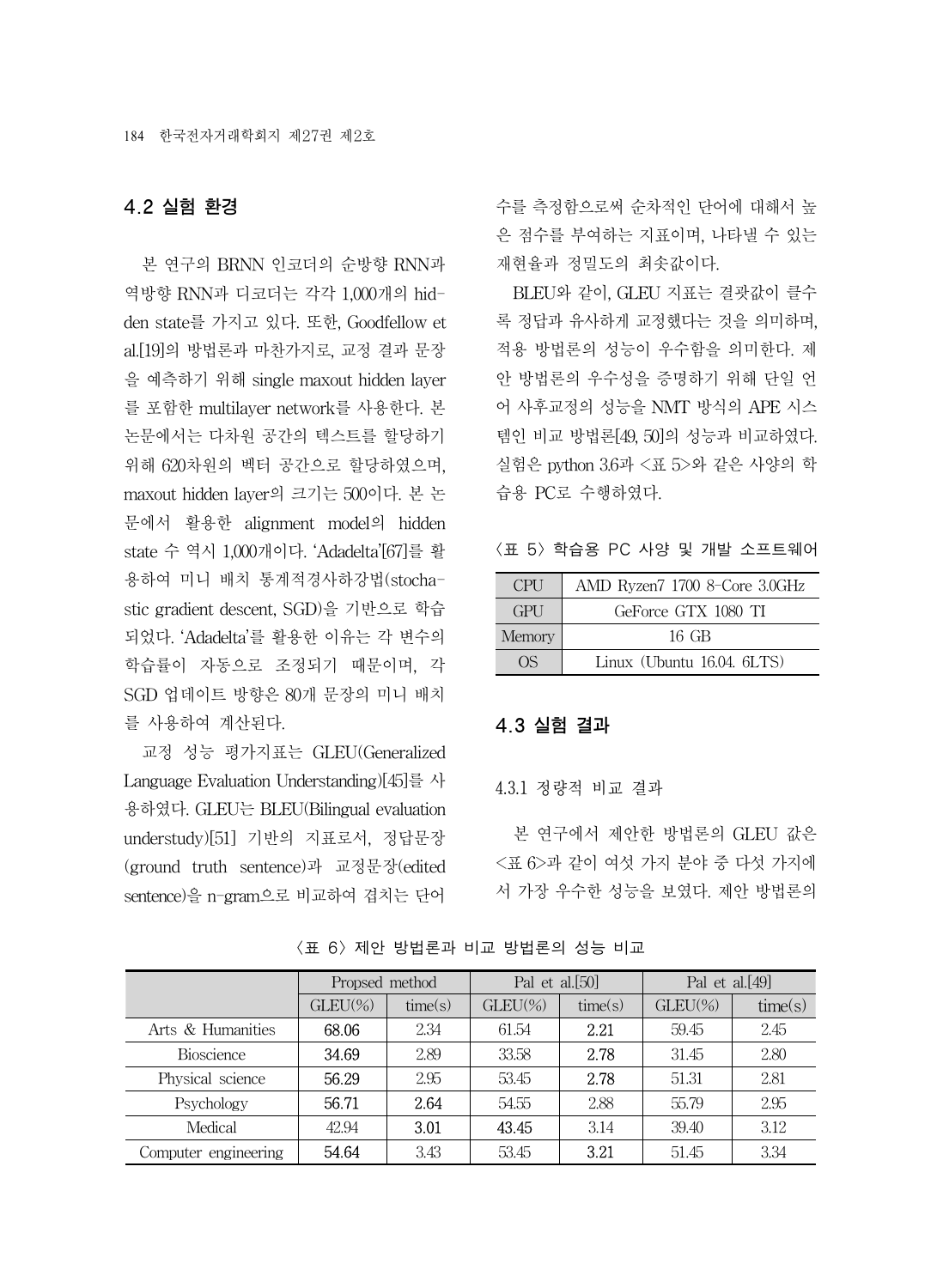성능이 비교 방법론 대비 GLEU가 최대 8.6%p, 최소 0.9%p 높았다. GLEU 값이 클수록 성능이 우수하므로, 본 논문의 제안 방법론의 성능이 비교적 우수함을 알 수 있다.

또한, 원문이 입력되고 난 후, 교정문 도출까 지 걸리는 시간을 측정한 결과, 여섯 가지 학술 분야 중 의학 및 물리학 두 가지 분야의 실험 데이터에서 가장 빠르게 교정 결과를 도출하였 다. 하지만, 비교 방법론[50]의 교정 결과 도출 시간이 여섯 가지 분야 중 네 가지 분야에서 가능 빠른 것을 확인할 수 있었다. 또한, 교정 결과 도출 속도는 입력 문장 길이가 길수록 오 래 걸리는 경향을 확인하였다.

4.3.2 정성적 비교 결과

<표 7>에 문법 오류가 포함된 문장을 제

안 방법론과 비교 방법론으로 교정한 결과 물의 예를 비교하였다. 실제로 오류가 포함 된 원 문장은 문장 전달력 개선의 여지가 있는 문장이다. 전문 용어 '기관지확장제 (bronchodilator)'가 포함된 입력 문장으로부 터, 제안 방법론은 해당 전문 용어를 오탈자 로 감지하지 않았지만 두 비교 방법론은 해당 단어를 오탈자로 감지하여 교정 결과를 제공 하였다. 또한, 'existed'를 'was observed'로 교정함으로써, 문장의 전달력이 개선된 것을 확인할 수 있었다. 두 번째 예에서도 관용구 표현이나 중복되는 동사의 변형 등을 교정한 결과를 확인할 수 있다.

교정 결과물로부터 문법 교정과 문장 전달력 개선을 기존 연구와 비교하여 정리하면 <표 8> 과 같다.

|                    | Example of edited result (1)                                                                                                                                                              | Example of edited result (2)                                                                                                                                                               |
|--------------------|-------------------------------------------------------------------------------------------------------------------------------------------------------------------------------------------|--------------------------------------------------------------------------------------------------------------------------------------------------------------------------------------------|
| Original           | Even after the inhaling of bronchodilator.<br>significant difference in lung function between<br>the never smokers and current smokers in our<br>study existed.                           | For example when you read your school's book<br>as a first time you will not understand any thing<br>but when read it second time you understand<br>it.                                    |
| Proposed<br>method | Even after the inhaling of <b>bronchodilator</b> . <b>a</b><br>significant difference in lung function between<br>the non-smokers and current smokers in our<br>study was observed.       | <b>For example,</b> when you read your school's<br>book <b>for the</b> first time, you will not understand<br>anything, but when you read it the second time,<br>vou know it.              |
| Pal et al. $[50]$  | Even after the inhaling of <b>bronchodilators</b> . <b>a</b><br>significant difference in lung function between<br>the never smokers and current smokers in our<br>study <b>existed</b> . | <b>For example,</b> when you read your school's<br>book <b>as a</b> first time you will not understand<br>anything but when read it second time you<br>understand it.                      |
| Pal et al. $[49]$  | Even after the inhaling of <b>bronchodilator</b> .<br>significant difference in lung function between<br>the never smokers and current smokers in our<br>study <b>existed.</b>            | For example, when you read your school's<br>book for the first time you will not understand<br>anything but when <b>you</b> read it <b>a</b> second time<br>you will <b>understand</b> it. |

#### <표 7> 제안 방법론과 비교 방법론의 정성적 결과 비교

|  |  | 〈표 8〉 정성적 실험 결과 기반 교정 요인 비교 |  |  |  |  |  |  |
|--|--|-----------------------------|--|--|--|--|--|--|
|--|--|-----------------------------|--|--|--|--|--|--|

|                           | Proposed method | Pal et al.[50] | Pal et al. $[49]$ |
|---------------------------|-----------------|----------------|-------------------|
| GEC / Misspell correction |                 |                |                   |
| Fluency improvement       |                 |                |                   |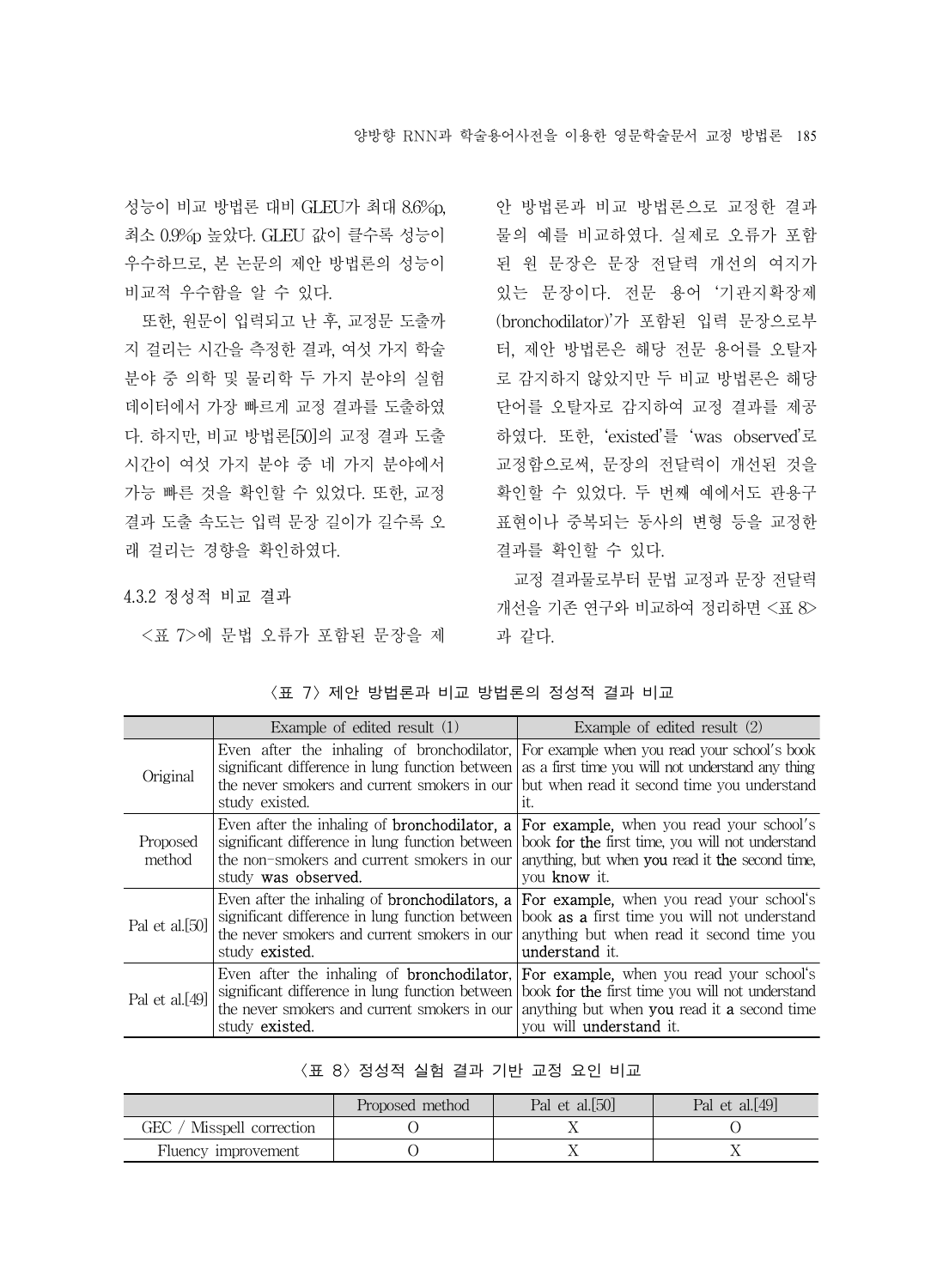### 5. 결 론

최근 자연어와 컴퓨터 사이의 다리 역할을 하는 NLP 분야에서, 향상된 컴퓨터 계산 능력 과 축적된 빅데이터를 기반으로 하는 인공지능 기반의 NLP 연구가 증가하고 있다. 이에 따라, 한 원문과 번역문 쌍의 학습 데이터를 기반으 로 사람의 개입 없이 기계가 자동으로 번역하 는 기계번역 연구가 활발하며, 실생활에서도 활용된다. 또한, 기계번역 연구를 기반으로 영 문법 오류를 감지하고 교정하기 위한 GEC 관 련 연구도 활발하게 진행 중이다.

본 연구는 학술 논문의 특성을 반영하지 못 한, 일반적인 영어 문장을 대상으로 영문법 교 정 연구에 초점이 맞추어진 기존 연구와 달리 기술 용어 사용과 명확한 의미 전달을 위한 자 동 학술 영문교정 방법론을 제안하였다. 제안 방법론은 크게 두 단계로 구성된다. 첫 번째는 입력된 문장의 구성 단어 중 존재하는 오탈자 를 감지하고, 해당 문장의 문맥을 반영하여 교 정 단어를 사용자에게 제공한다. 두 번째는 입 력 문장의 길이가 길면 성능이 저하되는 문제 를 해결한 BRNN APE 모델 기반의 문장 전달 력 개선 단계로서 입력된 영어 문장의 전달력 과 명확성을 개선한다.

제안 방법론의 성능을 평가하기 위해 실제 원어민 에디터가 교정한 실제 학술 영문교정 데이터셋을 이용하여 실험하였다. 단일 언어 사후교정 비교 방법론과 비교했을 때 우수한 성능을 확인하였다. 특히 단순 문법 교정을 넘 어, 사용자가 입력한 문장의 명확성과 전달력 을 개선할 수 있는 것을 정성적 결과를 통해 확인하였다. 본 연구의 방법론을 기반으로, 학 술 연구자가 전문적인 기술 용어를 활용하여

학술 영어 논문 작성 시 마주하는 영어 작문의 어려움을 해결하고, 고품질의 학술 논문을 작 성할 수 있을 것으로 기대한다.

추후 연구에서 고려되어야 할 두 가지 한 계점도 존재한다. 첫째, 문장 단위로 교정이 진행되는 제안 방법론을 문단 단위의 교정 결과로 제공하기 위한 연구가 필요하다. 문 장 단위보다 문단 단위의 교정 결과를 사용 자에게 제공함으로써 학술 영문의 전체적인 품질 향상이 가능하다. 둘째, 교정 결과 도출 시간을 단축하기 위한 연구도 필요하며, 이 를 통해 즉각적인 결과 확인과 적용이 가능 해질 것이다.

#### References

- [1] Allen, J. and Hogan, C., "Toward the development of a post editing module for raw machine translation output: A controlled language perspective," Third International Controlled Language Applications Workshop, pp. 62-71, 2000.
- [2] Bahdanau, D., Cho, K., and Bengio, Y., "Neural machine translation by jointly learning to align and translate," ArXiv: 1409.0473, 2014.
- [3] Bailey, S., Academic writing: A handbook for international students. Routledge, 2014.
- [4] Bayer, J., Wierstra, D., Togelius, J., and Schmidhuber, J., "Evolving memory cell structures for sequence learning," Inter-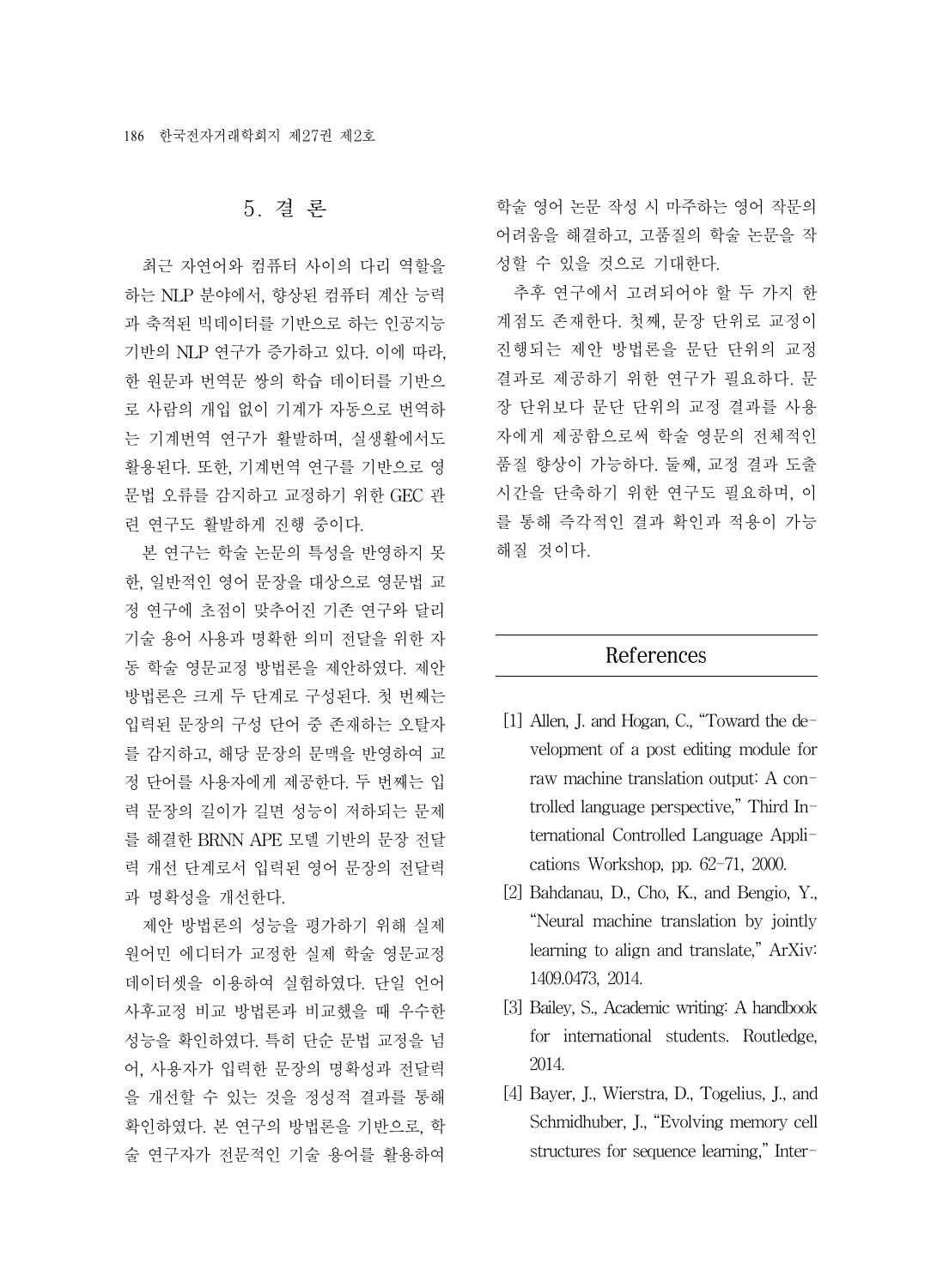national Conference on Artificial Neural Networks, pp. 755-764, 2009.

- [5] Brill, E., and Moore, R. C., "An improved error model for noisy channel spelling correction," Proceedings of the 38th Annual Meeting of the Association for Computational Linguistics, pp. 286-293, 2000.
- [6] Brockett, C., Dolan, B., and Gamon, M., "Correcting ESL errors using phrasal SMT techniques," Proceedings of the 21st International Conference on Computational Linguistics and 44th Annual Meeting of the Association for Computational Linguistics, 2019.
- [7] Bryant, C., Felice, M., Andersen, Ø. E., and Briscoe, T., "The BEA-2019 shared task on grammatical error correction," Proceedings of the Fourteenth Workshop on Innovative Use of NLP for Building Educational Applications, pp. 52-75, 2019.
- [8] Cho, K., Van Merriënboer, B., Bahdanau, D., and Bengio, Y., "On the properties of neural machine translation: Encoder-decoder approaches," ArXiv:1409.1259, 2014.
- [9] Cho, K., Van Merriënboer, B., Gulcehre, C., Bahdanau, D., Bougares, F., Schwenk, H., and Bengio, Y., "Learning phrase representations using RNN encoder-decoder for statistical machine translation," ArXiv: 1406.1078, 2014.
- [10] Chollampatt, S. and Ng, H. T., "A multilayer convolutional encoder-decoder neural network for grammatical error correction," Proceedings of the AAAI Confer-

ence on Artificial Intelligence, Vol. 32, No. 1, 2018.

- [11] Chung, J., Gulcehre, C., Cho, K., and Bengio, Y., "Empirical evaluation of gated recurrent neural networks on sequence modeling," ArXiv:1412.3555, 2014.
- [12] Correia, G. M. and Martins, A. F., "A simple and effective approach to automatic postediting with transfer learning," ArXiv: 1906.06253, 2019.
- [13] Damerau, F. J., "A technique for computer detection and correction of spelling errors," Communications of the ACM, Vol. 7, No. 3, pp. 171-176, 1964.
- [14] Dowling, M., Lynn, T., Graham, Y., and Judge, J., "English to Irish machine translation with automatic post-editing", Proceedings of the Conference: 2nd Celtic Language Technology Workshop, 2016.
- [15] Dugast, L., Senellart, J., and Koehn, P., "Statistical post-editing on systran's rule-based translation system," Proceedings of the Second Workshop on Statistical Machine Translation, pp. 220-223, 2007.
- [16] Edmundson, H. P. and Hays, D. G., "Research methodology for machine translation," Mech. Transl. Comput. Linguistics, Vol. 5, No. 1, pp. 8-15, 1958.
- [17] Gamon, M., Leacock, C., Brockett, C., Dolan, W. B., Gao, J., Belenko, D., and Klementiev, A., "Using statistical techniques and web search to correct ESL errors," Calico Journal, Vol. 26, No. 3, pp. 491-511, 2009.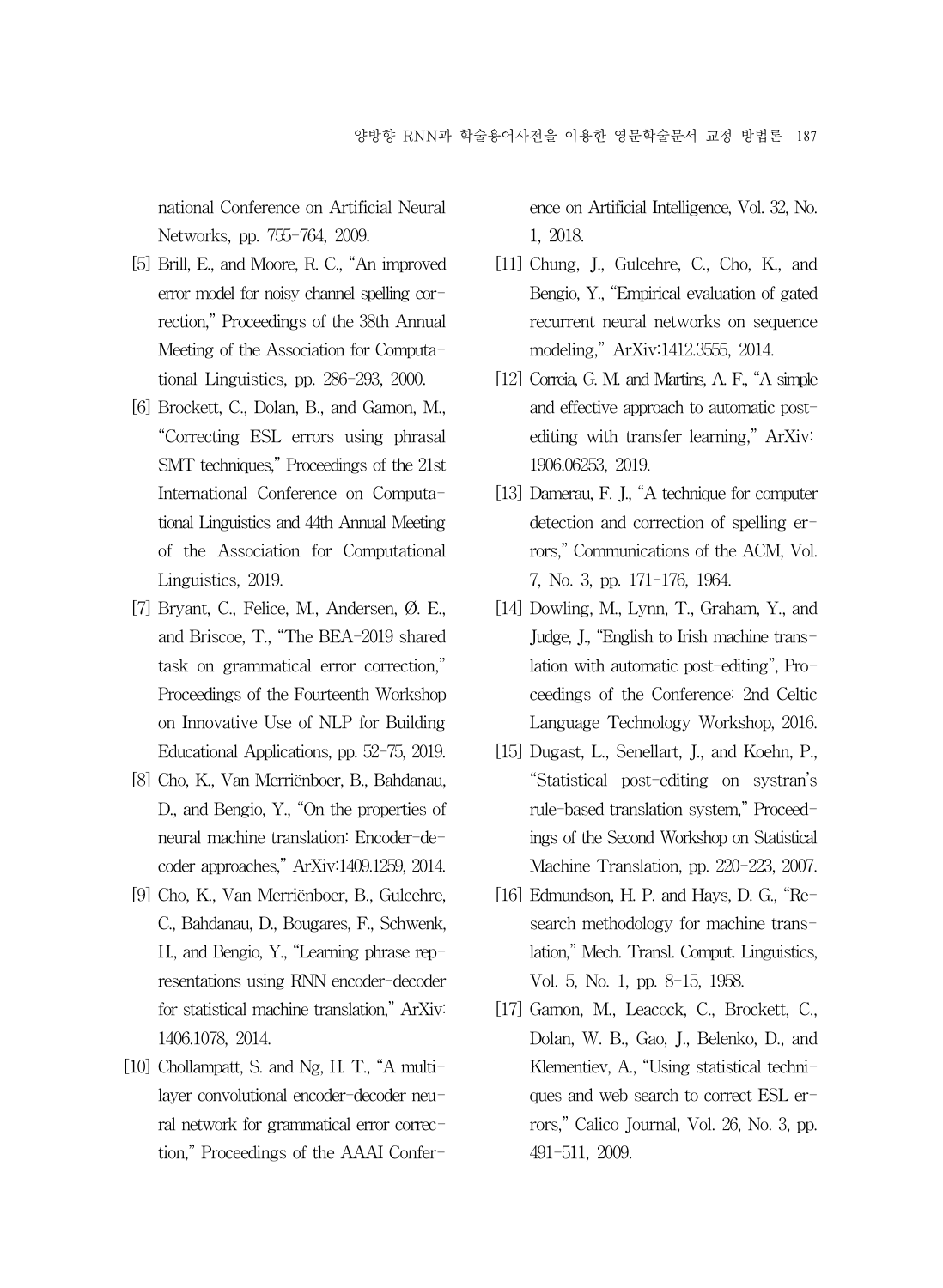- [18] Ge, T., Wei, F., and Zhou, M., "Fluency boost learning and inference for neural grammatical error correction," Proceedings of the 56th Annual Meeting of the Association for Computational Linguistics, 1. pp. 1055-1065, 2018.
- [19] Goodfellow, I., Warde-Farley, D., Mirza, M., Courville, A., and Bengio, Y., "Maxout networks," Proceedings of the 30th International Conference on Machine Learning, pp. 1319-1327, 2013.
- [20] Graves, A., "Generating sequences with recurrent neural networks," ArXiv:1308. 0850, 2013.
- [21] Graves, A. and Schmidhuber, J., "Framewise phoneme classification with bidirectional LSTM and other neural network architectures," Neural networks, Vol. 18, No. 5-6, pp. 602-610, 2005.
- [22] Graves, A., Fernandez, S., and Schmidhuber, J., "Multi-Dimensional Recurrent Neural Networks," ArXiv:0705.2011, 2007.
- [23] Graves, A., Mohamed, A. R., and Hinton, G., "Speech recognition with deep recurrent neural networks," 2013 IEEE International Conference on Acoustics, Speech and Signal Processing, pp. 6645- 6649, 2013.
- [24] Greetham, B., How to write better essays. Macmillan International Higher Education, 2013.
- [25] Grundkiewicz, R., Junczys-Dowmunt, M., and Heafield, K., "Neural grammatical error correction systems with unsupervised

pre-training on synthetic data," Proceedings of the Fourteenth Workshop on Innovative Use of NLP for Building Educational Applications, pp. 252-263, 2019.

- [26] Hu, C., Resnik, P., Kronrod, Y., Eidelman, V., Buzek, O., and Bederson, B. B., "The value of monolingual crowdsourcing in a real-world translation scenario: Simulation using Haitian Creole emergency SMS messages," Proceedings of the Sixth Workshop on Statistical Machine Translation, pp. 399-404, 2011.
- [27] Hwang, S. and Kim, D., "BERT-based" Classification Model for Korean Documents," Journal of Society for e-Business Studies, Vol. 25, No. 1, pp. 203-214, 2020.
- [28] Junczys-Dowmunt, M. and Grundkiewicz, R., "MS-UEdin submission to the WMT2018 APE shared task: Dual-source transformer for automatic post-editing," ArXiv: 1809.00188, 2018.
- [29] Junczys-Dowmunt, M., Grundkiewicz, R., Guha, S., and Heafield, K., "Approaching neural grammatical error correction as a low-resource machine translation task," ArXiv:1804.05940, 2018.
- [30] Kasewa, S., Stenetorp, P., and Riedel, S., "Wronging a right: Generating better errors to improve grammatical error detection," ArXiv:1810.00668, 2018.
- [31] Khayrallah, H. and Koehn, P., "On the impact of various types of noise on neural machine translation," ArXiv:1805.12282,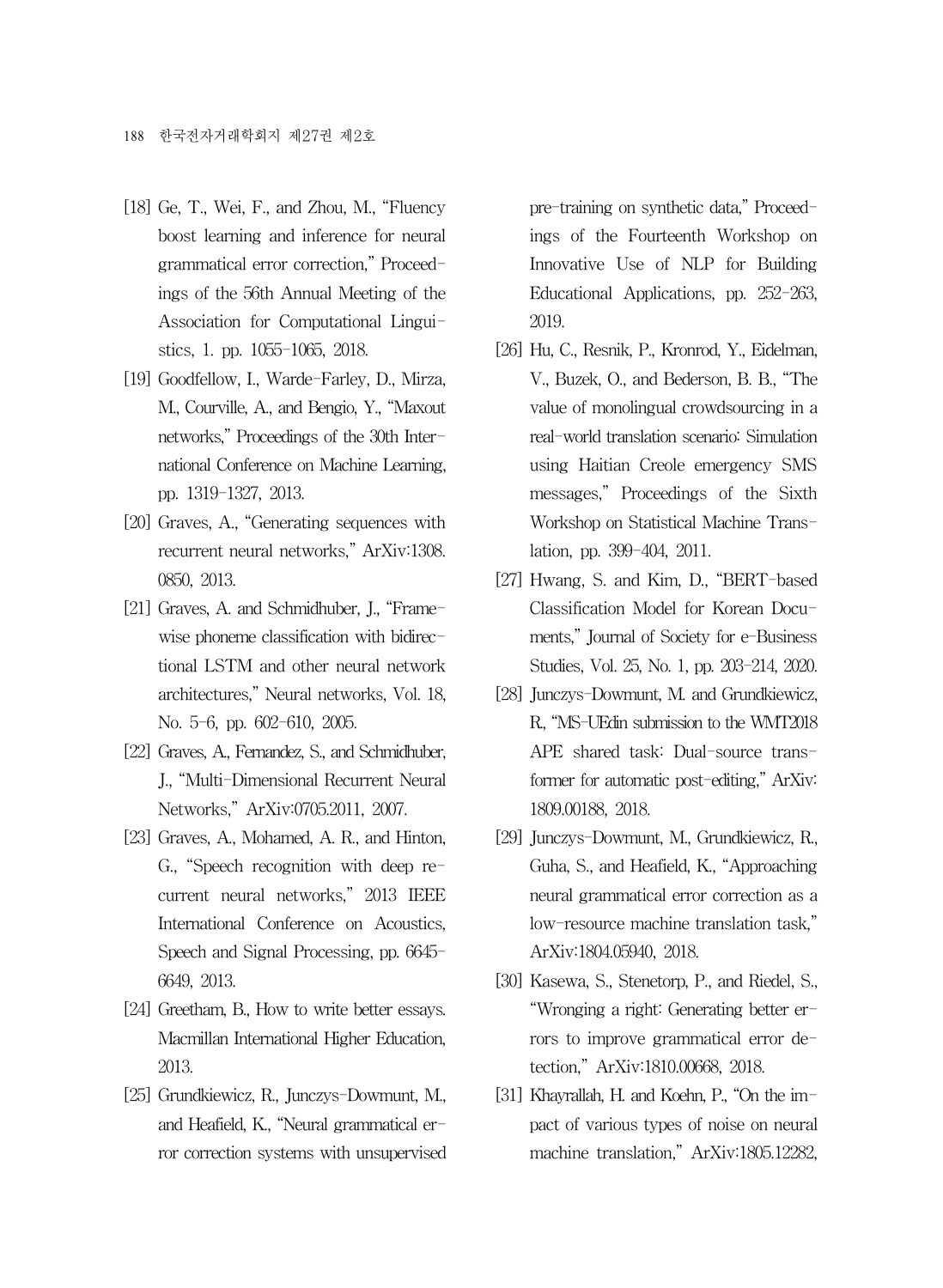2018.

- [32] KMLE., Retrieved from KMLE website: http://www.kmle.co.kr/, 2021.
- [33] Knight, K. and Chander, I., "Automated postediting of documents," AAAI-94 Proceedings, pp. 779-784, 1994.
- [34] Koehn, P., "Enabling monolingual translators: Post-editing vs. options," Human Language Technologies: The 2010 Annual Conference of the North American Chapter of the Association for Computational Linguistics, pp. 537-545, 2010.
- [35] Krings, H. P., Repairing texts: Empirical investigations of machine translation postediting processes, Kent State University Press, 2001.
- [36] Lagarda, A. L., Alabau, V., Casacuberta, F., Silva, R., and Díaz-de-Liaño, E., "Statistical post-editing of a rule-based machine translation system," Proceedings of Human Language Technologies: The 2009 Annual Conference of the North American Chapter of the Association for Computational Linguistics, Companion Volume: Short Papers, pp. 217-220, 2009.
- [37] Lee, J. and Webster, J. J., "A corpus of textual revisions in second language writing," Proceedings of the 50th Annual Meeting of the Association for Computational Linguistics, Vol. 2, pp. 248-252, 2012.
- [38] Lichtarge, J., Alberti, C., Kumar, S., Shazeer, N., Parmar, N., and Tong, S., "Corpora generation for grammatical error correction," ArXiv:1904.05780, 2019.
- [39] Lopes, A. V., Farajian, M. A., Correia, G. M., Trénous, J., and Martins, A. F., "Unbabel's Submission to the WMT2019 APE Shared Task: BERT-based Encoder-Decoder for Automatic Post-Editing," ArXiv:1905.13068, 2019.
- [40] Madi, N. and Al-Khalifa, H. S., "Grammatical error checking systems: A review of approaches and emerging directions," 2018 Thirteenth International Conference on Digital Information Management (ICDIM). pp. 142-147. IEEE, 2018.
- [41] Manning, C. and Schutze, H., "Foundations of statistical natural language processing," MIT Press, 1999.
- [42] Mareček, D., Rosa, R., Galuščáková, P., and Bojar, O., "Two-step translation with grammatical post-processing," Proceedings of the Sixth Workshop on Statistical Machine Translation, pp. 426-432, 2011.
- [43] Mitchell, L., Roturier, J., and O'Brien, S., "Community-based post-editing of machine-translated content: monolingual vs. bilingual," Proceedings of the MT Summit Conference 2013, European Association for Machine Translation, 2013.
- [44] Mizumoto, T., Hayashibe, Y., Komachi, M., Nagata, M., and Matsumoto, Y., "The effect of learner corpus size in grammatical error correction of ESL writings," Proceedings of COLING 2012: Posters, pp. 863-872, 2012.
- [45] Mutton, A., Dras, M., Wan, S., and Dale, R., "GLEU: Automatic evaluation of sen-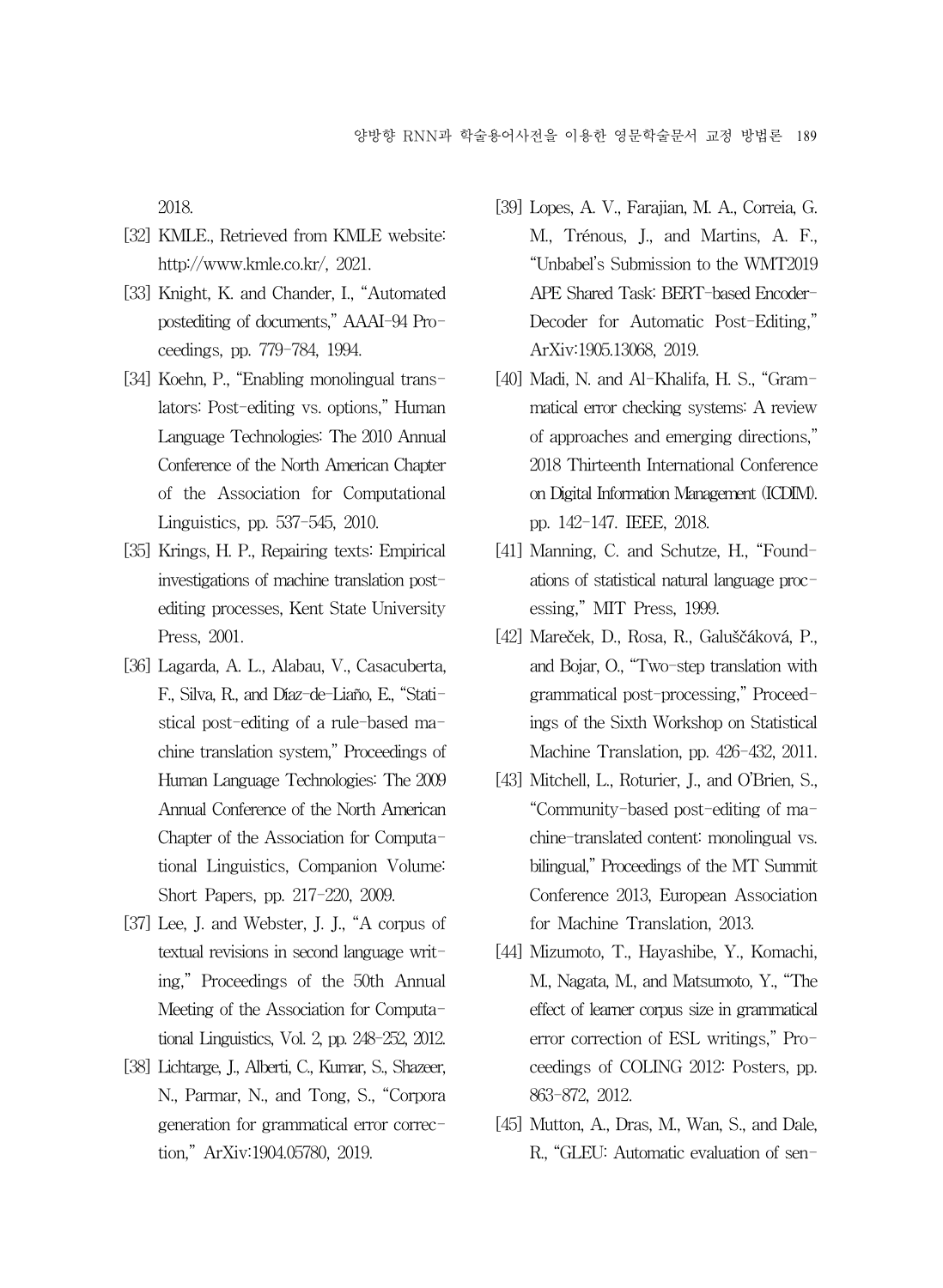tence-level fluency," Proceedings of the 45th Annual Meeting of the Association of Computational Linguistics, pp. 344-351, 2007.

- [46] Naber, D., A rule-based style and grammar checker, Universität Bielefeld, 2003.
- [47] Napoles, C., Sakaguchi, K., and Tetreault, J., "JFLEG: A Fluency Corpus and Benchmark for Grammatical Error Correction", Proceedings of the 15th Conference of the European Chapter of the Association for Computational Linguistics: 2, 2017.
- [48] Northedge, A. and Chambers, E., "The Arts Good Study Guide," 1997.
- [49] Pal, S., Naskar, S. K., Vela, M., & van Genabith, J., "A neural network based approach to automatic post-editing," Proceedings of the 54th Annual Meeting of the Association for Computational Linguistics, Vol. 2, pp. 281-286, 2016.
- [50] Pal, S., Naskar, S. K., Vela, M., Liu, Q., and van Genabith, J., "Neural automatic post-editing using prior alignment and reranking," Proceedings of the 15th Conference of the European Chapter of the Association for Computational Linguistics, Vol. 2, pp. 349-355, 2017.
- [51] Papineni, K., Roukos, S., Ward, T., and Zhu, W. J., "BLEU: A method for automatic evaluation of machine translation," Proceedings of the 40th annual meeting of the Association for Computational Linguistics, pp. 311-318, 2002.
- [52] Rosa, R., Mareček, D., and Dušek, O.,

"DEPFIX: A system for automatic correction of Czech MT outputs," Proceedings of the Seventh Workshop on Statistical Machine Translation, pp. 362-368, 2012.

- [53] Ryan, J. P., "The role of the translator in making an MT system work: Perspective of a developer," Technology as Translation Strategy. American Translators Association Scholarly Monograph Series, Vol. 2, pp. 127-132, 1988.
- [54] Schuster, M. and Paliwal, K. K., "Bidirectional recurrent neural networks," IEEE Transactions on Signal Processing, Vol. 45, No. 11, pp. 2673-2681, 1997.
- [55] Schwartz, L., "Monolingual post-editing by a domain expert is highly effective for translation triage," Proceedings of the Third Workshop on Post-Editing Technology and Practice, pp. 34-44, 2014.
- [56] Schwartz, L., Anderson, T., Gwinnup, J., and Young, K., "Machine translation and monolingual postediting: The AFRL WMT-14 system," Proceedings of the Ninth Workshop on Statistical Machine Translation, pp. 186-194, 2014.
- [57] Simard, M., Ueffing, N., Isabelle, P., and Kuhn, R., "Rule-based translation with statistical phrase-based post-editing," Proceedings of the Second Workshop on Statistical Machine Translation, pp. 203- 206, 2007.
- [58] Smith, P., How To-Write an Assignment: Improving Your Research and Presentation Skills. How to Books, 1994.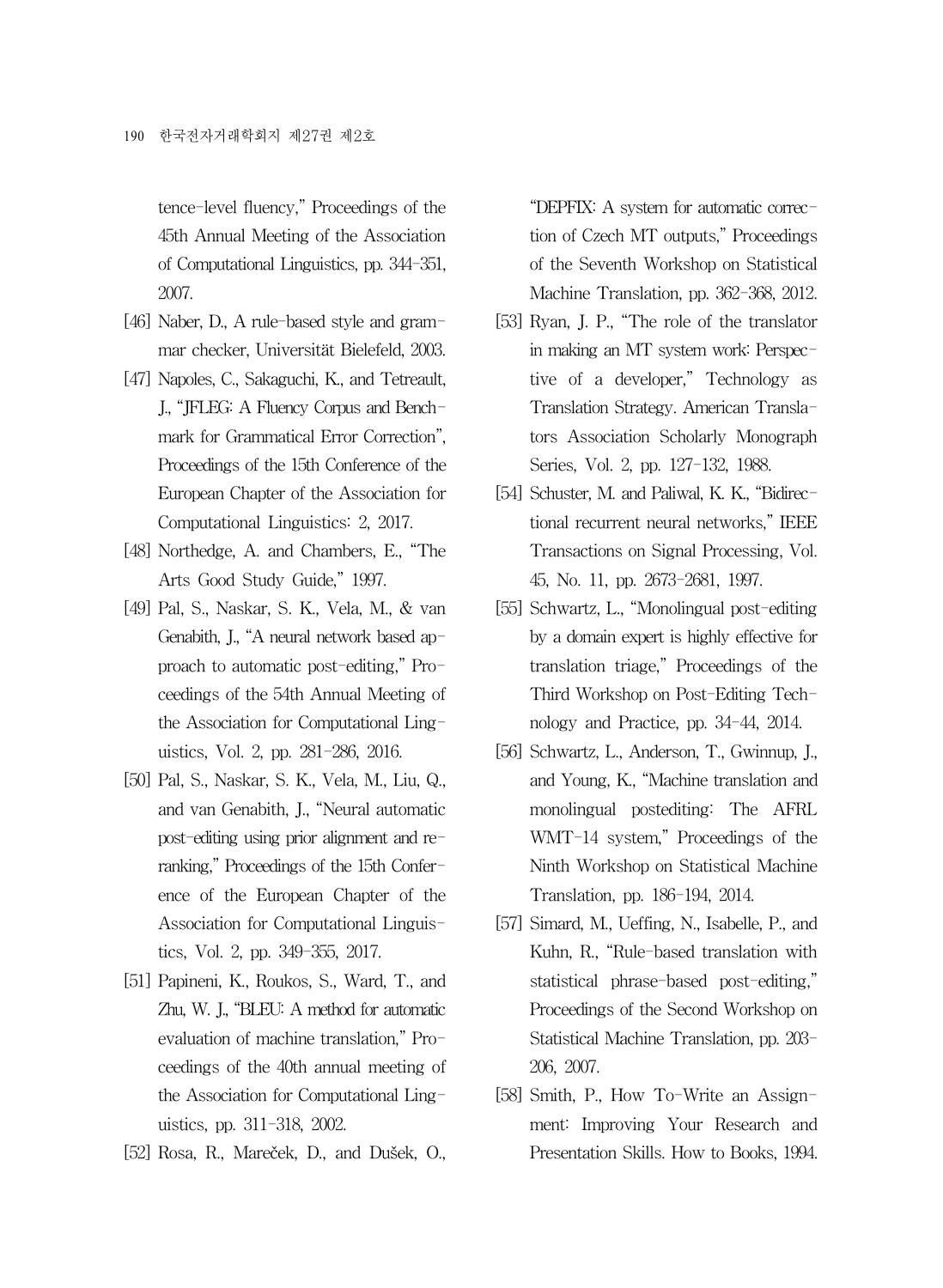- [59] Strong, S. I., "How to write law essays and exams," Oxford University Press, 2018.
- [60] Sutskever, I., Vinyals, O., and Le, Q. V., "Sequence to sequence learning with neural networks," ArXiv:1409.3215, 2014.
- [61] Wang, Y., Wang, Y., Liu, J., and Liu, Z., "A comprehensive survey of grammar error correction," ArXiv:2005.06600, 2020.
- [62] Warburton, N., The basics of essay writing. Routledge, 2020.
- [63] Whitelaw, C., Hutchinson, B., Chung, G. Y., and Ellis, G., "Using the web for language independent spellchecking and autocorrection," In EMNLP, pp. 890-899, 2009.
- [64] Wu, J. C., Chang, Y. C., Mitamura, T., and Chang, J. S., "Automatic collocation suggestion in academic writing," Proceedings of the ACL 2010 Conference Short Papers, pp. 115-119, 2010.
- [65] Wu, S., Roberts, K., Datta, S., Du, J., Ji, Z., Si, Y., ... and Xu, H., "Deep learning in clinical natural language processing: a methodical review," Journal of the

American Medical Informatics Association, Vol. 27, No. 3, pp. 457-470, 2020.

- [66] Yimam, S. M., Venkatesh, G., Lee, J. S., and Biemann, C., "Automatic Compilation of Resources for Academic Writing and Evaluating with Informal Word Identification and Paraphrasing System," Proceedings of The 12th Language Resources and Evaluation Conference, pp. 5896-5904, 2020.
- [67] Zeiler, M. D., "Adadelta: an adaptive learning rate method," ArXiv:1212.5701, 2012.
- [68] Zhang, X., Zhao, J., and LeCun, Y., "Characterlevel convolutional networks for text classification," ArXiv:1509.01626, 2015.
- [69] Zhao, W., Wang, L., Shen, K., Jia, R., and Liu, J., "Improving grammatical error correction via pre-training a copy-augmented architecture with unlabeled data," ArXiv:1903.00138, 2019.
- [70] Zhao, Z. and Wang, H., "MaskGEC: Improving neural grammatical error correction via dynamic masking," In Proceedings of the AAAI Conference on Artificial Intelligence, pp. 1226-1233, 2020.